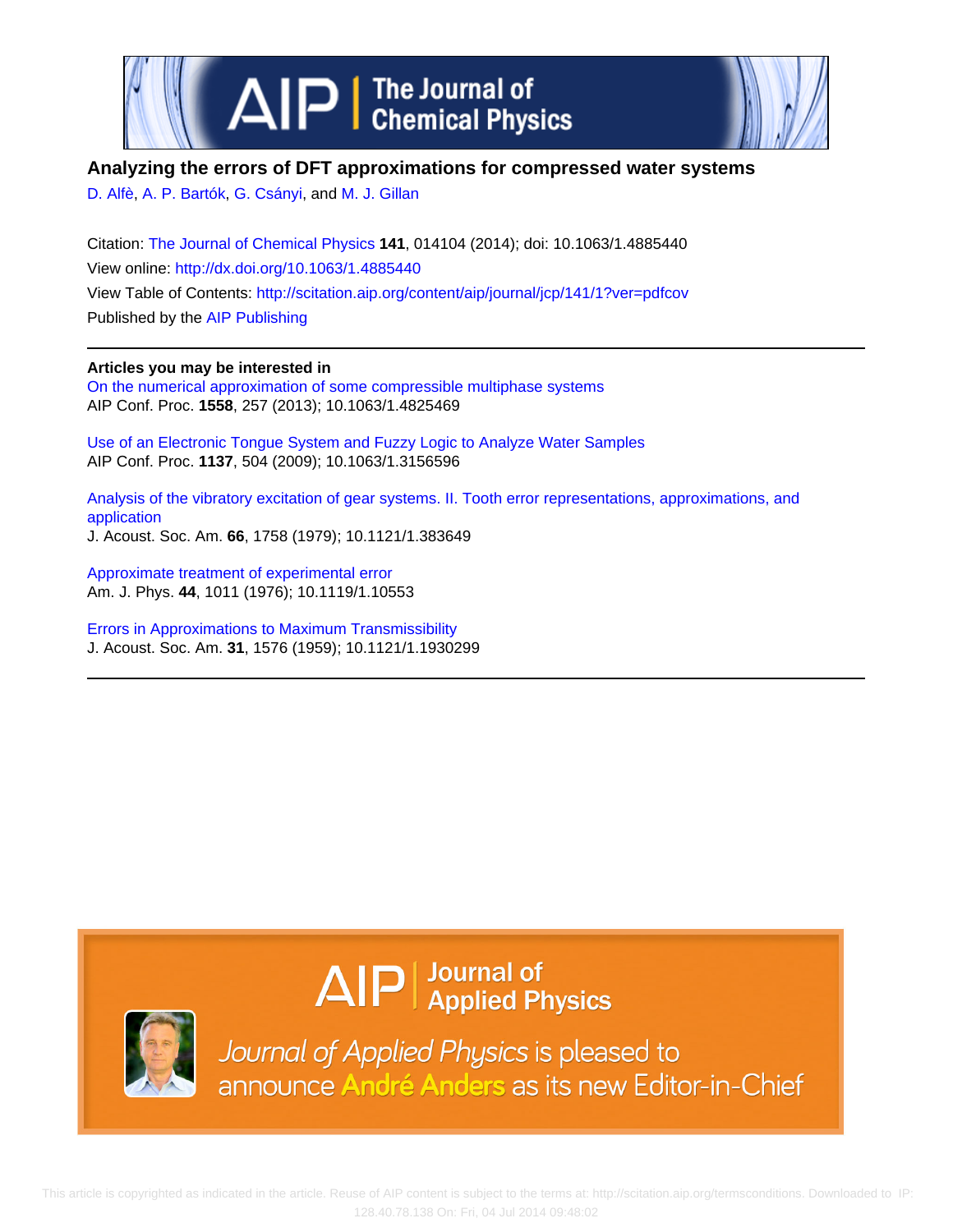

# **[Analyzing the errors of DFT approximations for compressed water systems](http://dx.doi.org/10.1063/1.4885440)**

D. Alfè,<sup>1,2,3,4</sup> A. P. Bartók,<sup>5</sup> G. Csányi,<sup>5</sup> and M. J. Gillan<sup>2,3,4[,a\)](#page-1-0)</sup>

<sup>1</sup>*Department of Earth Sciences, UCL, London WC1E 6BT, United Kingdom*

<sup>2</sup>*London Centre for Nanotechnology, UCL, London WC1H 0AH, United Kingdom*

<sup>3</sup>*Thomas Young Centre, UCL, London WC1H 0AH, United Kingdom*

<sup>4</sup>*Department of Physics and Astronomy, UCL, London WC1E 6BT, United Kingdom*

<sup>5</sup>*Department of Engineering, University of Cambridge, Cambridge CB2 1PZ, United Kingdom*

(Received 7 April 2014; accepted 16 June 2014; published online 2 July 2014)

We report an extensive study of the errors of density functional theory (DFT) approximations for compressed water systems. The approximations studied are based on the widely used PBE and BLYP exchange-correlation functionals, and we characterize their errors before and after correction for 1 and 2-body errors, the corrections being performed using the methods of Gaussian approximation potentials. The errors of the uncorrected and corrected approximations are investigated for two related types of water system: first, the compressed liquid at temperature 420 K and density 1.245 g/cm<sup>3</sup> where the experimental pressure is 15 kilobars; second, thermal samples of compressed water clusters from the trimer to the 27-mer. For the liquid, we report four first-principles molecular dynamics simulations, two generated with the uncorrected PBE and BLYP approximations and a further two with their 1- and 2-body corrected counterparts. The errors of the simulations are characterized by comparing with experimental data for the pressure, with neutron-diffraction data for the three radial distribution functions, and with quantum Monte Carlo (QMC) benchmarks for the energies of sets of configurations of the liquid in periodic boundary conditions. The DFT errors of the configuration samples of compressed water clusters are computed using QMC benchmarks. We find that the 2-body and beyond-2-body errors in the liquid are closely related to similar errors exhibited by the clusters. For both the liquid and the clusters, beyond-2-body errors of DFT make a substantial contribution to the overall errors, so that correction for 1- and 2-body errors does not suffice to give a satisfactory description. For BLYP, a recent representation of 3-body energies due to Medders, Babin, and Paesani [J. Chem. Theory Comput. **9**, 1103 (2013)] gives a reasonably good way of correcting for beyond-2-body errors, after which the remaining errors are typically  $0.5 \text{ m}E_h \simeq 15 \text{ m}$ eV/monomer for the liquid and the clusters. *© 2014 AIP Publishing LLC*. [\[http://dx.doi.org/10.1063/1.4885440\]](http://dx.doi.org/10.1063/1.4885440)

## **I. INTRODUCTION**

The first-principles description of water systems based on density functional theory (DFT) remains unsatisfactory, despite efforts going back more than [2](#page-12-1)0 years.<sup>1,2</sup> The problems of standard DFT approximations include erroneous energetics of water clusters, $3-9$  $3-9$  incorrect relative energies and volumes of ice structures, $10-17$  $10-17$  and poor predictions of the thermodynamic, structural, and dynamical properties of the liquid. $9,18-35$  $9,18-35$  $9,18-35$  Water systems are made difficult by the subtle balance between low- and high-density structures seen in the cluster, ice, and liquid states.<sup>17</sup> The present work on the compressed liquid and clusters is motivated by the desire to deepen our understanding of this balance. We report simulations of the compressed liquid performed with both standard and corrected versions of DFT, comparing calculated thermodynamic and structural properties with experimental data, and using energy benchmarks from quantum Monte Carlo  $(QMC)^{36-38}$  $(QMC)^{36-38}$  $(QMC)^{36-38}$  to help analyze the errors. We also use QMC and quantum-chemistry benchmarks on water clusters from the trimer to the 27-mer to investigate how DFT errors in the compressed liquid are related to those found in small finite systems.

Diffraction experiments show that liquid water undergoes major structural changes on compression.<sup>39-44</sup> The O-O radial distribution function (rdf) at ambient conditions indicates a structure related to that of ambient ice  $\text{In,}^{45}$  $\text{In,}^{45}$  $\text{In,}^{45}$  with each monomer surrounded by ∼4 nearest neighbors at the typical hydrogen-bonding distance of ∼2.8 Å, second neighbors being at the much larger distance of ∼4.5 Å. On compression, the coordination number increases to values of at least 8 at ∼1 GPa (10 kilobars), and to 12 or more at ∼4 GPa. The experiments indicate that the changes result from close approach of monomer pairs that are not H-bonded to each other. These changes mirror the structural changes in compressed ice,  $45$ with the ambient-pressure forms ice Ih and ice XI being 4-fold coordinated and the compressed forms ice VII and VIII stable at pressures of between 1.5 and 60 GPa being 8-fold coordinated. Standard DFT approximations exaggerate the energy and pressure increases with increasing coordination number in ice, $13$  and similar problems are expected in the compressed liquid. Here, we investigate how selected DFT approximations reproduce the experimentally known structure and thermodynamic properties of the liquid near the melting curve at the density for which the experimental pressure is 1.5 GPa.

<span id="page-1-0"></span>a)Author to whom correspondence should be addressed. Electronic mail: [m.gillan@ucl.ac.uk](mailto: m.gillan@ucl.ac.uk)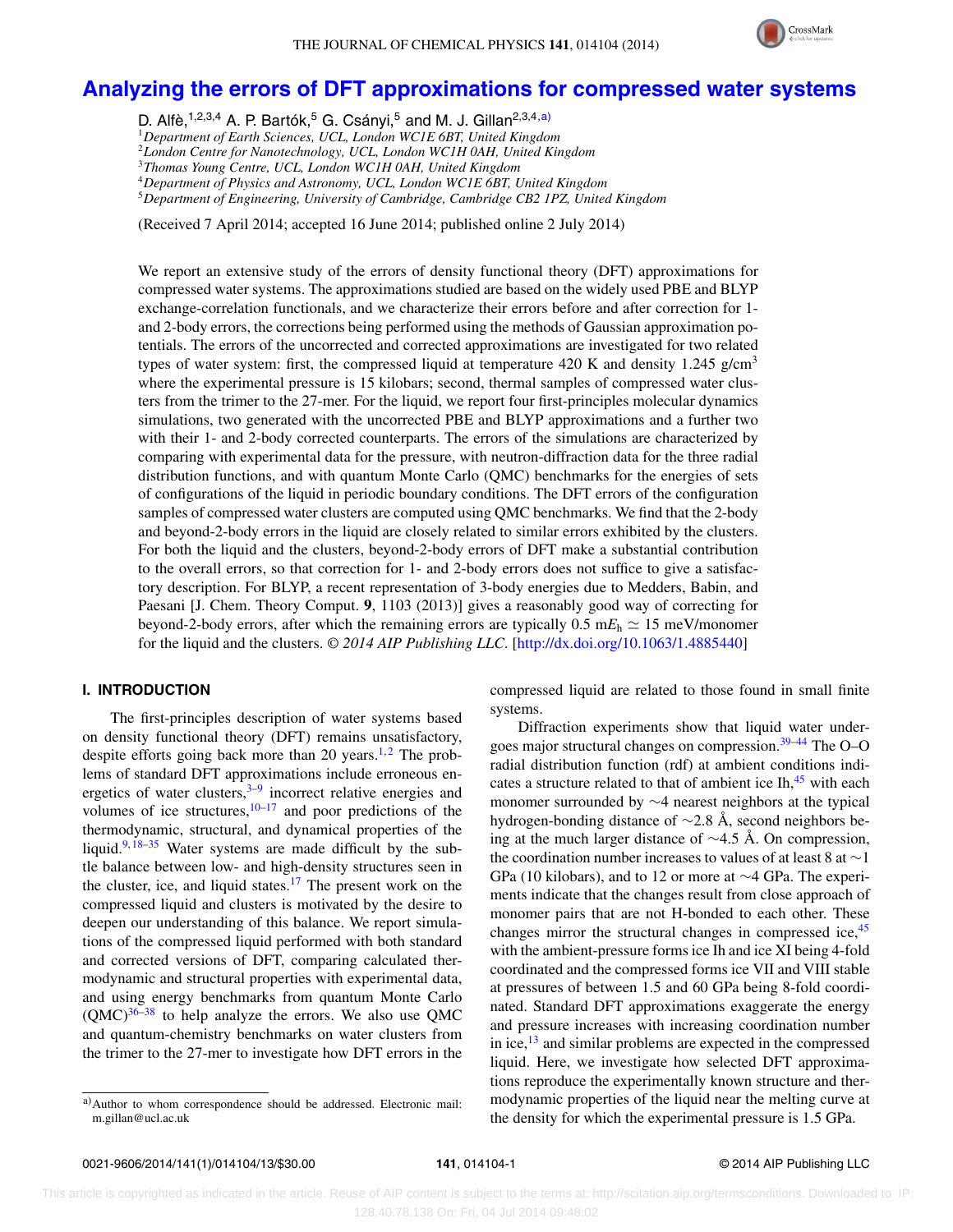Widely used DFT approximations such as PBE<sup>46</sup> and  $BLYP<sub>1</sub><sup>47</sup>$  $BLYP<sub>1</sub><sup>47</sup>$  $BLYP<sub>1</sub><sup>47</sup>$  over-stabilize low-coordinated water structures relative to high-coordinated structures. This tendency is seen in the excessive differences between low- and high-density ice structures, $13$  and also in the underestimated densities of the equilibrium liquid,  $28, 29, 33-35$  $28, 29, 33-35$  $28, 29, 33-35$  $28, 29, 33-35$  $28, 29, 33-35$  and the erroneous relative ener-gies of isomers of the water hexamer.<sup>[4,](#page-12-19)[8](#page-12-20)</sup> Part of the problem lies in the incorrect description of dispersion interactions, and calculations on solid, liquid, and cluster forms of water have been reported using many varieties of dispersion-inclusive DFT.<sup>[4,](#page-12-19) [6,](#page-12-21) [13,](#page-12-13) [16,](#page-12-22) [27,](#page-12-23) [29,](#page-12-17) [30,](#page-12-24) [33,](#page-12-18) [35](#page-12-7)</sup> However, these have met with only partial success, and the role of errors in other parts of the DFT energy, for example, polarization and exchange-repulsion interactions, is not yet clear.

We will make use of the exact many-body expansion (see, e.g., Refs. [7,](#page-12-25) [48,](#page-12-26) and [49\)](#page-12-27), according to which the total energy  $E_{\text{tot}}(1, 2, \ldots N)$  of a system of *N* monomers is expressed as

$$
E_{\text{tot}}(1, 2, \dots N) = \sum_{i} E^{(1)}(i) + \sum_{i < j} E^{(2)}(i, j) + E^{(3)}(1, 2, \dots N) \tag{1}
$$

Here  $E^{(1)}(i)$  is the one-body (1B) energy of monomer *i*,  $E^{(2)}(i, j)$  is the 2-body (2B) interaction energy of monomers *i* and *j*, and the beyond-2-body (B2B) energy  $E^{(>2)}$  is everything not included in 1B and 2B energy. We and others have shown recently how this expansion can be used to analyze the errors of DFT not only for water clusters,  $7,9,17,34$  $7,9,17,34$  $7,9,17,34$  $7,9,17,34$  but also for ice structures<sup>[17,](#page-12-5)[34](#page-12-28)</sup> and for periodic configurations drawn from first-principles simulations of the liquid.<sup>[9](#page-12-3)</sup> Analyses of this kind allow a separation of DFT errors into their 1B, 2B, and B2B components, thus giving further insight into the nature of these errors.

Our first-principles molecular dynamics (FPMD) simulations on the compressed liquid employ the BLYP and PBE approximations of DFT, and corrected versions denoted by BLYP-2 and PBE-2, which are constructed by elimina-tion of 1B and 2B errors.<sup>[34](#page-12-28)</sup> We choose to work with BLYP and PBE because these two approximations have been extensively used in previous first-principles work on water systems. The two approximations provide an instructive contrast, since their 2B errors differ greatly, $^8$  and their B2B er-rors are also very different.<sup>9, [17](#page-12-5)</sup> Our techniques for eliminating the 1B and 2B errors of the BLYP and PBE approximations are based on the methods of Gaussian Approximation Potentials  $(GAP)$ <sup>[9,](#page-12-3) [17,](#page-12-5) [34,](#page-12-28) [50](#page-12-29)</sup> GAP is a rather general set of machinelearning methods, but here it provides a scheme for constructing accurate and systematically improvable representations of the differences between DFT and benchmark energies, the latter being obtained from wavefunction-based quantum chemistry. GAP correction for 1B and 2B errors implicitly includes correction for 2-body dispersion errors, as well as other types of 2-body error.

The present work makes extensive use of energy benchmarks from  $QMC.^{36-38}$  $QMC.^{36-38}$  $QMC.^{36-38}$  The high accuracy of QMC for water systems is shown by recent work on ice structures and clusters,  $8, 13, 51, 52$  $8, 13, 51, 52$  $8, 13, 51, 52$  $8, 13, 51, 52$  $8, 13, 51, 52$  $8, 13, 51, 52$  $8, 13, 51, 52$  which indicates that it is nearly as accurate as the "gold standard" CCSD(T) (coupled cluster with singles and doubles and perturbative triples) at the complete basis-set limit (see, e.g., Ref.  $53$ ). As we have shown,<sup>[9](#page-12-3)</sup> the availability of QMC benchmarks for the total energy, in combination with GAP representations of the 1- and 2-body errors of DFT, permits calculation of the B2B errors of DFT for periodic "snapshots" of the liquid as well as thermally sampled configurations of large clusters. The strategy used here was used recently to analyze the B2B errors of BLYP in the ambient liquid.<sup>[9](#page-12-3)</sup>

The large structural changes in liquid water induced by pressures of a few GPa were suggested by early simulations based on force-field models $54-56$  $54-56$  and were confirmed by the neutron-diffraction work of Wu *et al.*[39](#page-12-10) The dependence of liquid structure on pressure and temperature has since been studied in detail with x-ray diffraction<sup>42[–44,](#page-12-11) [57](#page-12-36)</sup> and neutron diffraction. $40, 41, 58$  $40, 41, 58$  $40, 41, 58$  $40, 41, 58$  $40, 41, 58$  An important question has been whether the increase of coordination number from ∼4 to ∼12 over the pressure range 0–6 GPa implies disruption of the H-bonding network. Evidence that H-bonding remains largely intact has been inferred from the O–O, O–H, and H–H partial rdfs ex-tracted from neutron diffraction measurements.<sup>[41](#page-12-38)</sup> The earliest FPMD simulations of compressed liquid water $59$  were performed beyond the pressure range where comparison with experiment could be made. Much subsequent FPMD work has focused on still higher pressures $60-66$  $60-66$  where molecular dissociation is dominant, and is not directly relevant to the present work. Supercritical conditions<sup>[67](#page-12-43)</sup> are also very different from those of interest here. The only previous FPMD simulations of the liquid that we know of at pressures of a few GPa near the melting curve are those of Ikeda *et al.*, [43](#page-12-44) which employ the little-used exchange-correlation functional of Hamprecht *et al.*[68](#page-12-45) The FPMD work of Kang *et al.*[69](#page-12-46) at very high temperatures is also of some relevance, as is the very recent dispersion-corrected FPMD work of Corsetti *et al.*[35](#page-12-7) on the compressibility of the near-ambient liquid.

The state having temperature  $T = 420$  K and density 1.245 g/cm<sup>3</sup>, corresponding to experimental pressure 1.5 GPa, was chosen for the present simulations because it was studied in the neutron diffraction work of Strässle *et al.*[41](#page-12-38) and is close to states studied with x-ray diffraction by Weck *et al.*[42](#page-12-35) After summarizing our techniques (Sec. [II\)](#page-2-0), we present our simulation results in Sec. [III,](#page-4-0) where we test the uncorrected and corrected DFT approximations by comparing with thermodynamic and structural data from experiment and with energetic data from QMC. Use of the many-body expansion to separate 2B and B2B errors allows us to show the importance of B2B errors, as has been done for other water systems.<sup>7-[9,](#page-12-3) [17,](#page-12-5) [34](#page-12-28)</sup> To gain further insight, we present (Sec.  $\bf{IV}$ ) results for these errors in thermal samples of compressed clusters ranging from the 3-mer to the 27-mer, using coupled-cluster and QMC benchmarks to compute these errors. An overall summary is given in Sec. [VI.](#page-10-0)

#### <span id="page-2-0"></span>**II. TECHNIQUES**

The VASP code<sup>70</sup> was used for all the FPMD simulations of the compressed liquid. The calculations employed the projector augmented wave (PAW) technique<sup> $1$ </sup> with a planewave cut-off of 1200 eV and core radii of 0.8 bohr for H and 1.1 bohrs for O. The simulations were performed in the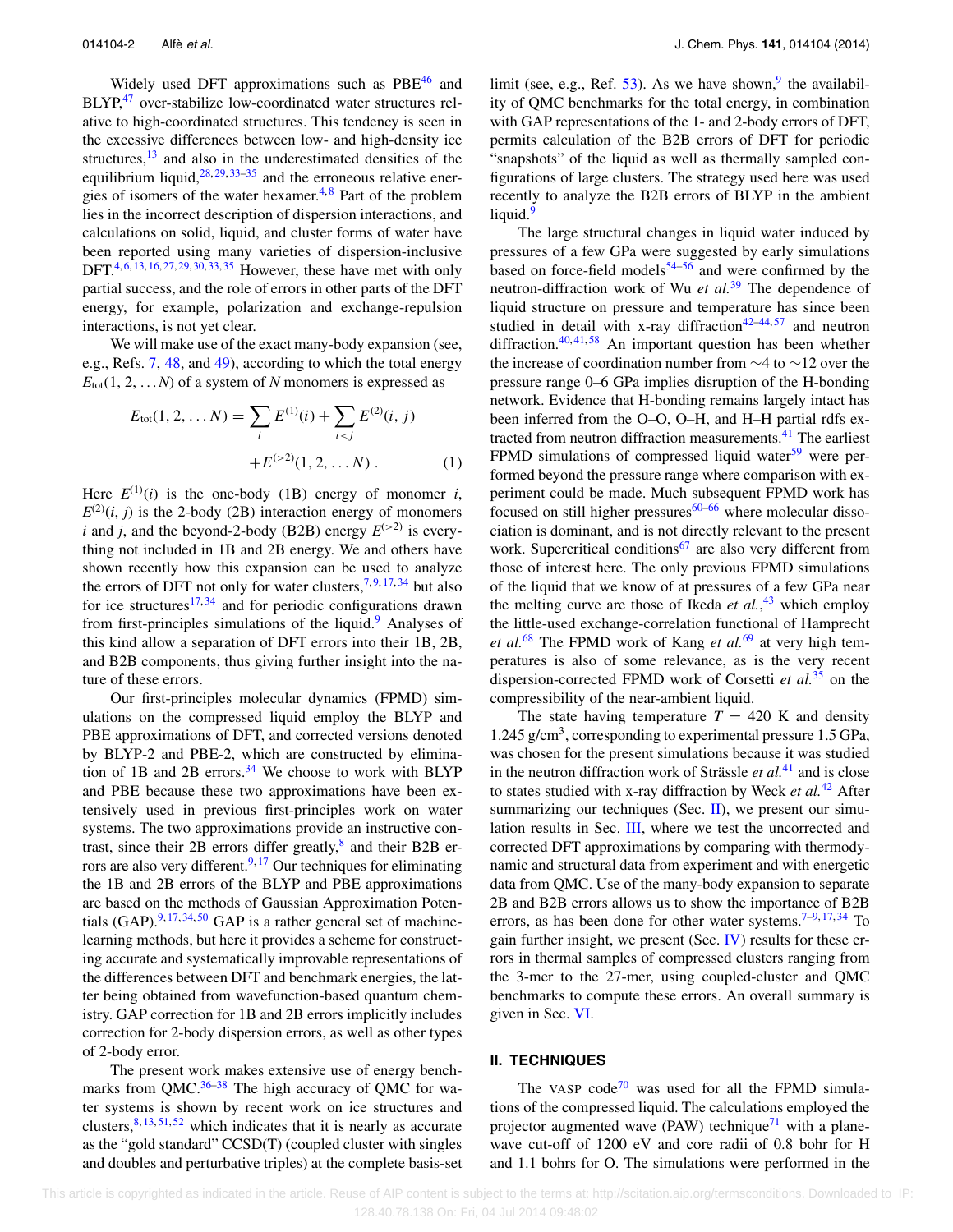$(N, V, T)$  ensemble, with the Andersen thermostat<sup>72</sup> used to ensure canonical sampling. We implemented the thermostat by drawing new velocities from the appropriate Gaussian distribution at intervals of 0.1 ps. Since we are not concerned with dynamics here, we avoid the need for a very short time step by setting both the O and H masses to 16 amu, all our FPMD simulations being performed with the time step  $\Delta t$  $= 1.0$  fs. For details of equilibration times and lengths of production runs, see below (Sec. [III A\)](#page-4-1). Our DFT energy calculations on the clusters with PBE were done as for the liquid, but with the somewhat lower plane-wave cut-off of 875 eV. The BLYP calculations on the clusters were performed with the PWSCF code,  $^{73}$  employing pseudopotentials of von Barth-Car and Troullier-Martins types for H and O, respectively, the plane-wave cut-off being 3400 eV.

Details of our GAP techniques for correcting 1B and 2B errors of any chosen DFT approximation are given in Ref. [34.](#page-12-28) The GAP corrections used in the present work employ the configuration sets and benchmarks described in Ref. [17,](#page-12-5) which provides examples demonstrating the high accuracy of the corrections. We denote by BLYP-1 and PBE-1 the approximations obtained by correcting BLYP and PBE for 1B errors alone, and by BLYP-2 and PBE-2 the approximations after correction for both 1B and 2B errors. Our FPMD simulations based on BLYP-2 and PBE-2 employ a modified version of the VASP code, with corrections to the forces and stress tensor being based on formulas for the exact derivatives of the GAP energy corrections.

The QMC benchmark energies for snapshots of the liquid in periodic boundary conditions and for all the clusters from 9-mer to 27-mer were performed by diffusion Monte Carlo (DMC)<sup>[36](#page-12-8)[–38](#page-12-9)</sup> with the CASINO code,<sup>74</sup> using the settings described in our previous work. $9$  The same Dirac-Fock pseudopotentials<sup>[75](#page-12-52)</sup> were used, non-locality being treated in the usual locality approximation. The trial wavefunctions were of Slater-Jastrow type, with a single Slater determinant, the single electron orbitals being obtained from DFT-LDA plane-wave calculations with the PWSCF package,  $73$  using the same plane-wave cut-off as before. The orbitals were represented in a basis of B-splines,  $\frac{76}{10}$  $\frac{76}{10}$  $\frac{76}{10}$  and the time step was 0.005 a.u. (For the tests justifying this choice of time step, see Refs. [9](#page-12-3) and [13.](#page-12-13))

Our calculations of benchmark values of the 3B energy of  $H_2O$  trimers (Sec. [IV A\)](#page-7-1) employ the CCSD(T) technique close to the complete basis-set limit, rather than QMC. These calculations were performed using the MOLPRO code. $77,78$  $77,78$ The strategy used to ensure accurate basis-set convergence is described in an earlier report.<sup>8</sup> This involves the separation of the 3B energy into its Hartree-Fock and correlation parts, with the correlation part computed using the second-order Møller-Plesset (MP2) technique as an initial approximation. The difference between the CCSD(T) and MP2 correlation energies is then added as a final correction. Details of the counterpoise and explicit-correlation (F12) techniques used are exactly as in Ref. [8.](#page-12-20) We use the Dunning augmented correlation-consistent basis sets aug-cc-pVXZ,<sup>79,[80](#page-12-57)</sup> with X the cardinality, referred to here simply as AVXZ. We know from previous work $8$  that with AVTZ the residual basis-set error on the HF 3B energy and the MP2 correlation component of 3B energy is no more than ∼10 *μE*<sup>h</sup> (0.27 meV). For the *δ*CCSD(T) correction to the correlation component of the 3B energy, we use AVDZ, which is expected to incur a basisset error of no more than 20  $\mu E_h$  in the correction. For the DFT 3B energies, we use AVTZ, which leaves basis-set errors of no more than  $\sim$ 10  $\mu$ *E*<sub>h</sub>.

We shall see that correction of BLYP and PBE for 1B and 2B errors still leaves significant errors in the energies of the liquid and the clusters and the pressure of the liquid. We recently showed<sup>9</sup> that a scheme due to Medders, Babin, and Paesani (MBP) $81, 82$  $81, 82$  $81, 82$  gives a useful way of correcting the B2B errors of BLYP for small clusters, and we use the same methods here. The scheme was described in detail in the original MBP paper $81$  and our own implementation was outlined in the supplementary material of Ref. [9.](#page-12-3) Here, we recall the main points, and we explain how we have somewhat generalized the way of applying it.

We denote the benchmark 3B energy of an  $(H_2O)_3$  cluster by  $E_{\text{bench}}^{(3)}(i, j, k)$  and the DFT approximation by  $E_{\text{DFT}}^{(3)}(i, j, k)$ , both being functions of the positions, orientations, and internal deformations of monomers *i*, *j*, and *k*. We seek a function  $\phi(i, j, k)$  which approximately represents the 3B errors:

$$
\phi(i, j, k) \simeq \Delta E^{(3)}(i, j, k) \equiv E_{\text{DFT}}^{(3)}(i, j, k) - E_{\text{bench}}^{(3)}(i, j, k),
$$
\n(2)

and we mitigate the B2B error of DFT for any water system by subtracting the sum  $\sum_{i \le j \le k} \phi(i, j, k)$  of all its 3B errors. Following Ref. [81,](#page-12-58)  $\phi(i, j, k)$  is the product of factors  $s_3$  and  $V_3$ , with  $s_3$  an overall smooth cut-off function and  $V_3$  a sum of products of functions  $\eta(r_{ab})$ , with  $r_{ab}$  the distance between atoms *a* and *b* in different monomers. The function  $s_3$  depends only on the three O–O distances and on inner and outer cutoff distances  $R_I$  and  $R_F$ , chosen to optimize the representation. Included in  $V_3$  are products of two functions  $\eta(r_{ab})\eta(r_{cd})$  and products of three functions  $\eta(r_{ab})\eta(r_{cd})\eta(r_{ef})$ , with the condition that in every such product there is at least one atom from every one of the three monomers. To ensure invariance of  $\phi(i,$ *j*, *k*) under interchange of any two monomers and under interchange of the H atoms in any given monomer, we work with symmetrized sums of products  $\kappa_n(i, j, k)$ , where each  $\kappa_n$  is the sum of a chosen second-degree product  $\eta(r_{ab})\eta(r_{cd})$ or third-degree product  $\eta(r_{ab})\eta(r_{cd})\eta(r_{ef})$  and all the distinct products formed from it by permutation of monomers and intra-monomer interchange of H atoms (see Ref. [81](#page-12-58) for details). The function  $V_3$  is then represented as a linear combination  $\sum_{n} c_n \kappa_n(i, j, k)$  of the "basis functions"  $\kappa_n$ . As in Ref. [81,](#page-12-58) the  $\eta(r)$  are chosen to be decaying exponentials  $\eta(r)$  $= \exp(-kr)$ , with *k* being adjustable inverse lengths, which differ for O–O, O–H, and H–H pairs.

In the original MBP scheme, the coefficients  $c_n$  are determined by a least-squares fit of  $\phi(i, j, k)$  to the 3B error  $\Delta E^{(3)}(i, j, k)$  for a large set of trimer configurations. However, this places only weak constraints on the cut-off function *s*3, which is crucially important for extended water systems. In this work, we therefore prefer to perform a "global" least-squares fit of  $\phi(i, j, k)$  to a large set of configurations of clusters of different sizes and of the periodic liquid, as well as trimers. Naturally, this approach can work only if the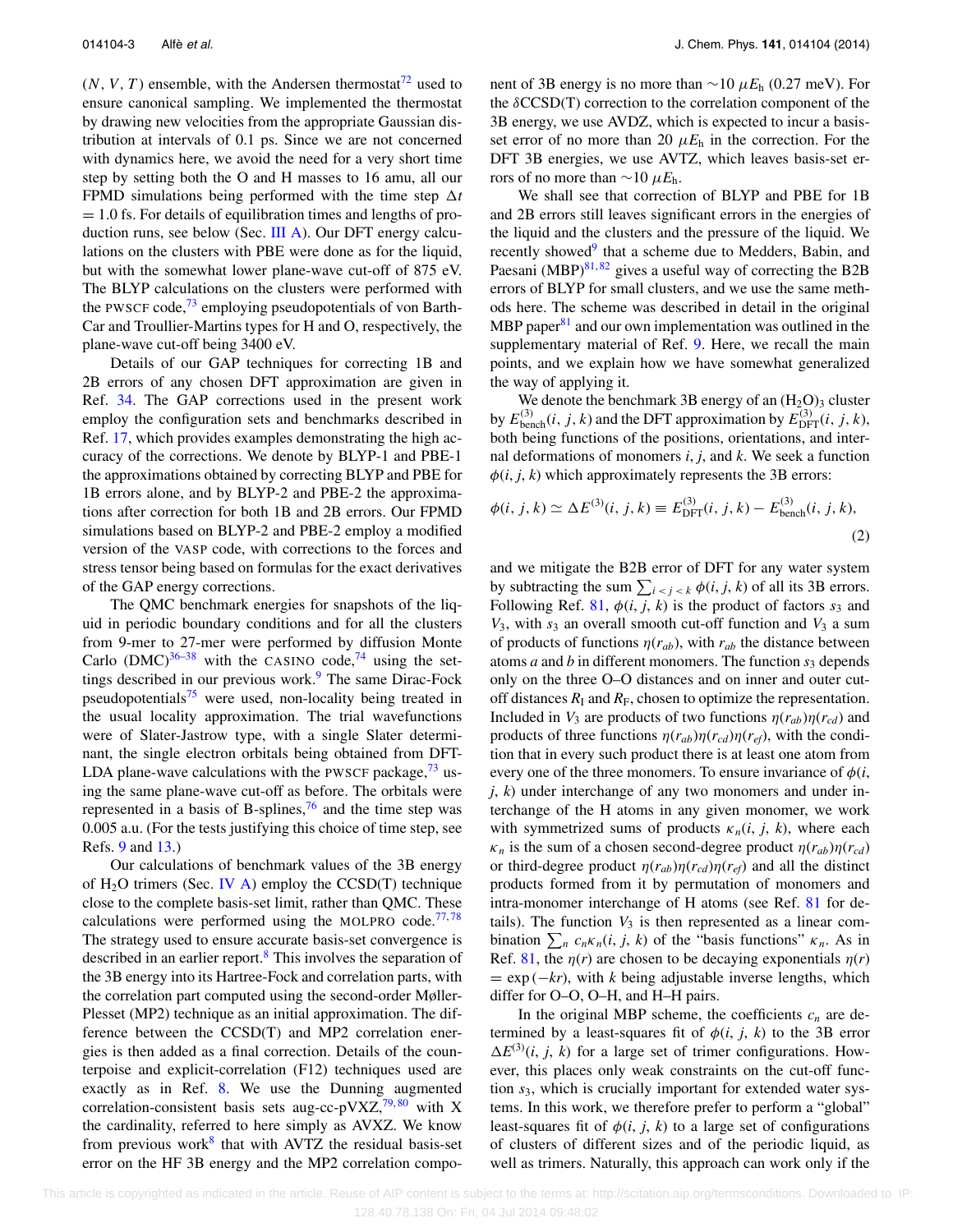B2B errors of the systems involved in the fit are mainly 3B errors.

## <span id="page-4-0"></span>**III. COMPRESSED LIQUID**

Our calculations on the liquid at  $T = 420$  K and density (light water, H<sub>2</sub>O) 1.245 g/cm<sup>3</sup> (1245 kg m<sup>-3</sup>) are of two kinds. First, we report FPMD simulations based on BLYP and PBE and their corrected versions BLYP-2 and PBE-2 (see Sec.  $\Pi$ ). These simulations used cubic cells with 64 monomers per cell, the cube edge being  $L = 9.1638$  Å. The second kind of calculation consists of energy benchmarks from diffusion Monte Carlo on samples of configurations drawn from DFT simulations of the liquid performed on 32-monomer periodic systems. Systems of only 32 monomers would give inaccurate thermodynamic and structural quantities, but our earlier tests[9](#page-12-3) indicate that such systems suffice to assess the *differences* between DFT and QMC energies. The liquid configurations used for our QMC benchmarks come from FPMD simulations performed with BLYP, PBE, and their corrected counterparts.

#### <span id="page-4-1"></span>**A. First-principles molecular dynamics simulations**

Our FPMD simulations had a duration of typically 40 ps, of which the first 10 ps were discarded for equilibration (see Table [I\)](#page-4-2). The equilibration time was decided by monitoring the evolution of the energy (recall that these are constant-*T* simulations) in sub-periods of the simulation. The average pressures computed from the production parts of the simulations are compared in Table [I](#page-4-2) with experimental values at the given temperature and density. We report both the raw values of pressure computed directly from the simulations and the values after correction for two kinds of systematic error: First, our earlier tests<sup>[9](#page-12-3)</sup> on simulations at ambient conditions indicate that with our chosen plane-wave cut-off a Pulay correction of ∼0.2 GPa (2 kilobars) is needed; second, previous work<sup>29</sup> suggests that simulations of liquid water with 64 monomers overestimate the pressure by ∼0.1 GPa compared with the thermodynamic limit. The net correction to be added to our raw values is thus 0.1 GPa. The computed internal energies given in the table for each DFT approximation do not include the kinetic energy of the nuclei, and are relative to the energy of isolated water molecules computed with the same DFT

<span id="page-4-2"></span>TABLE I. Duration of FPMD simulations, excluding equilibration period, and computed time average of pressure and internal energy, with energy relative to that of isolated  $H_2O$  monomer at equilibrium geometry of Partridge and Schwenke. $83$  Values of pressure in parentheses are obtained by correction for errors of plane-wave cut-off and finite cell size. (Units: 1 GPa  $= 10$  kilobars; 1 m $E_h = 27.2$  meV  $= 0.63$  kcal/mol.)

| Method      | Duration (ps) | Pressure (GPa) | Energy ( $mE_h/monomer$ ) |
|-------------|---------------|----------------|---------------------------|
| <b>BLYP</b> | 20            | 3.14(3.24)     | $-6.7$                    |
| <b>PBE</b>  | 33            | 2.25(2.35)     | $-11.5$                   |
| BLYP-2      | 34            | 1.13(1.23)     | $-14.1$                   |
| PBE-2       | 23            | 2.22(2.32)     | $-10.3$                   |
| Expt.       | $\cdots$      | 1.50           | $\cdots$                  |

approximation, always at the standard equilibrium geometry of Partridge and Schwenke.<sup>[83](#page-13-1)</sup> We do not attempt a comparison with the experimental internal energy of the liquid relative to the vapor, because this quantity is expected to be strongly affected by quantum nuclear effects. (Infrared data<sup>[84](#page-13-2)</sup> indicate that the molecular stretch frequencies are lowered by something like 10% relative to the free molecule, and the resulting loss of zero-point energy would be expected to stabilize the liquid by around 2 m*E*<sup>h</sup> (∼50 meV) per monomer.) However, the errors on the DFT energies will be quantified below using benchmarks from QMC.

The computed pressures show substantial errors. The BLYP and PBE pressures are too high by factors of 2.2 and 1.6, respectively, and correction of PBE for its 1B and 2B errors makes little difference. The BLYP-2 pressure is too low by 18%. The excessive pressures with BLYP and PBE are expected, since earlier work $29$  shows that at ambient density BLYP and PBE give pressures that are too high by ∼0.7 GPa and 0.4 GPa, respectively. The failure of PBE-2 to improve the pressure indicates that the problem is not due to a poor description of dispersion, which should be mainly a 2B effect. The unreliability of the computed internal energies is also clear. The difference of binding energy by over a factor of 2 between BLYP and BLYP-2 is not a surprise, since earlier work on liquid water and ice $9,17,34$  $9,17,34$  $9,17,34$  shows that BLYP and BLYP-2 will be underbound and overbound, respectively.

We noted in the Introduction the qualitative change of structure revealed by diffraction experiments $39-44$  $39-44$  as pressure is increased from ambient to around 1 GPa. This change is clear from a comparison of the O–O rdf given by our present high-pressure BLYP-2 simulation with our recent ambient-pressure BLYP-2 simulation at  $T = 350 \text{ K}$ , shown in Fig. [1.](#page-4-3) In agreement with x-ray and neutron experiments, the position of the first peak remains almost unchanged, while the second peak at ∼4.2 Å suffers complete collapse, with the second neighbors moving inward to form a broad shoulder on the first peak.

Comparison of the partial rdfs  $g_{\alpha\beta}(r)$  from our four FPMD simulations with the neutron diffraction results of

<span id="page-4-3"></span>

FIG. 1. Comparison of O–O radial distribution functions  $g_{OO}(r)$  from simulations performed with BLYP-2 approximation at high pressure (red solid curve) and near-ambient pressure (black dotted curve). High-pressure  $g_{OO}(r)$  is from present work at  $T = 420$  K and density  $\rho = 1.245$  g/cm<sup>3</sup> (1245 kg m<sup>-3</sup>), low-pressure  $g_{OO}(r)$  is from BLYP-2 simulation reported in Ref. [9](#page-12-3) at  $T = 350$  K,  $\rho = 1.049$  g/cm<sup>-3</sup>.

 This article is copyrighted as indicated in the article. Reuse of AIP content is subject to the terms at: http://scitation.aip.org/termsconditions. Downloaded to IP: 128.40.78.138 On: Fri, 04 Jul 2014 09:48:02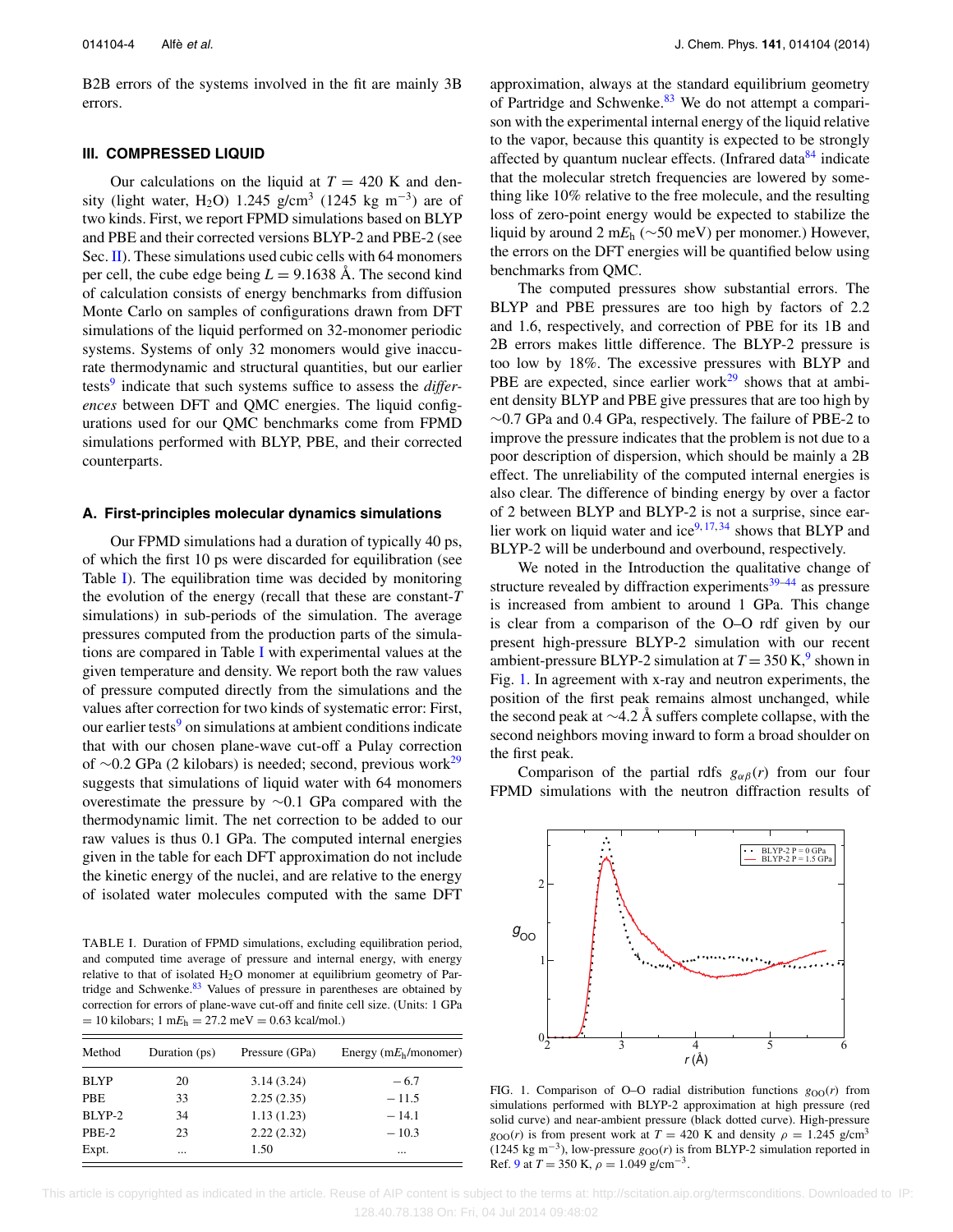Strässle *et al.*<sup>[41](#page-12-38)</sup> at  $P = 1.5$  GPa,  $T = 420$  K (Fig. [2\)](#page-5-0) shows reasonable overall agreement, though there are some significant differences between the simulation rdfs. The predictions of PBE-2 and BLYP-2 are very close to each other, but differ noticeably from those of PBE and BLYP. There are significant differences between the approximations for  $g_{OO}(r)$ , with more inward displacement of the second shell into the region of the first shell with BLYP-2 and PBE-2 and considerably

<span id="page-5-0"></span>

FIG. 2. Comparison of O–O, O–H, and H–H radial distribution functions  $g_{\alpha\beta}(r)$  from present FPMD simulations with neutron-diffraction measurements of Strässle *et al.*<sup>[41](#page-12-38)</sup> FPMD results are from simulations performed with BLYP (black dashed), BLYP-2 (red solid), PBE (green solid), and PBE-2 (blue dotted) approximations, with experimental results shown as yellow solid curves. Note: intra-molecular O–H and H–H peaks are excluded from experimental results.

less with PBE. The differences between the approximations for  $g_{OH}(r)$  are also significant, with BLYP-2 and PBE-2 showing appreciably less structure than BLYP and PBE. We note that the first peak in  $g_{OO}(r)$  from simulation is slightly lower and broader and displaced to high *r* compared with experiment, except in the case of PBE, but the position of the first minimum is very poor with PBE. A striking deviation from experiment is the greater structuring of  $g_{OH}(r)$  around the first minimum and second maximum produced by all the simula-tions. Many authors have shown<sup>82, [85](#page-13-3)[–87](#page-13-4)</sup> that quantum nuclear effects significantly soften the structure of liquid water, and the softening is particularly marked for  $g_{OH}$  and  $g_{HH}$ . These effects may partly explain the differences between simulation and experiment.

In assessing the discrepancies between our simulations and neutron diffraction, we note that the extraction of the three  $g_{\alpha, \beta}(r)$  from the experiments does not employ isotope substitution, $40,88$  $40,88$  but instead uses the EPSR technique (empirical potential structure refinement).<sup>89</sup> In this approach, the measured structure factor  $S(q)$  is compared with the structure factor predicted by molecular dynamics simulations based on a standard reference potential (the SPC/E model $90$  was used by Strässle *et al.*[41\)](#page-12-38) together with a superimposed empirical potential. The latter potential is then refined to fit the measured  $S(q)$ . However, we can avoid any uncertainties arising from the EPSR procedure itself by directly computing  $S(q)$ from our simulations. The required formulae are given in standard references, e.g., Ref. [91.](#page-13-8) Since the neutron diffraction measurements of Strässle *et al.* were performed on  $D_2O$ , we use the coherent neutron scattering lengths of  $^{16}O$  and  $^{2}H$ .

In Fig. [3,](#page-6-0) we compare the  $S(q)$  from our BLYP-2 simulation with experimental data and the EPSR fit. The overall agreement for wavevectors  $1.7 < q < 15.0$  Å<sup>-1</sup> is good (upper panel), but there are significant discrepancies in the region  $2.5 < q < 6.0$  Å<sup>-1</sup> (see lower panel). Specifically, there is a systematic offset between the BLYP-2 *S*(*q*) on the one hand and the experimental and EPSR *S*(*q*) on the other hand between 4.5 and 6.0 Å<sup> $-1$ </sup>. The difference is small, but this *q* region appears to be important, because Strässle *et al.*[41](#page-12-38) show that this is where the measured  $S(q)$  depends most strongly on thermodynamic state. Most of the differences visible in Fig. [2](#page-5-0) appear to arise from small differences in this region. It is natural to ask whether the neutron diffraction data contain enough information to distinguish between the structures predicted by our four DFT approximations. We have tested this by comparing the *S*(*q*) produced by BLYP-2, PBE and BLYP simulations with the experimental data. The comparisons (see supplementary material $^{92}$ ) show significant differences in the region around 4.4 Å−1, where PBE and BLYP display a pronounced peak, which is weak with BLYP-2 and absent from experiment. All the simulations show the systematic offset from experiment for  $4.5 < q < 6.0$  Å<sup>-1</sup>. In addition, PBE and BLYP deviate significantly from experiment around  $q \sim 3.0 \text{ Å}^{-1}$ . Thus none of the DFT approximations agrees perfectly with experiment, but BLYP-2 and PBE-2 agree better than PBE and BLYP.

We have analyzed the close approach of non-H-bonded neighbors by separating the O–O rdf into H-bonded and non-H-bonded contributions  $g_{OO}^{HB}(r)$  and  $g_{OO}^{NHB}(r)$ . Following Luzar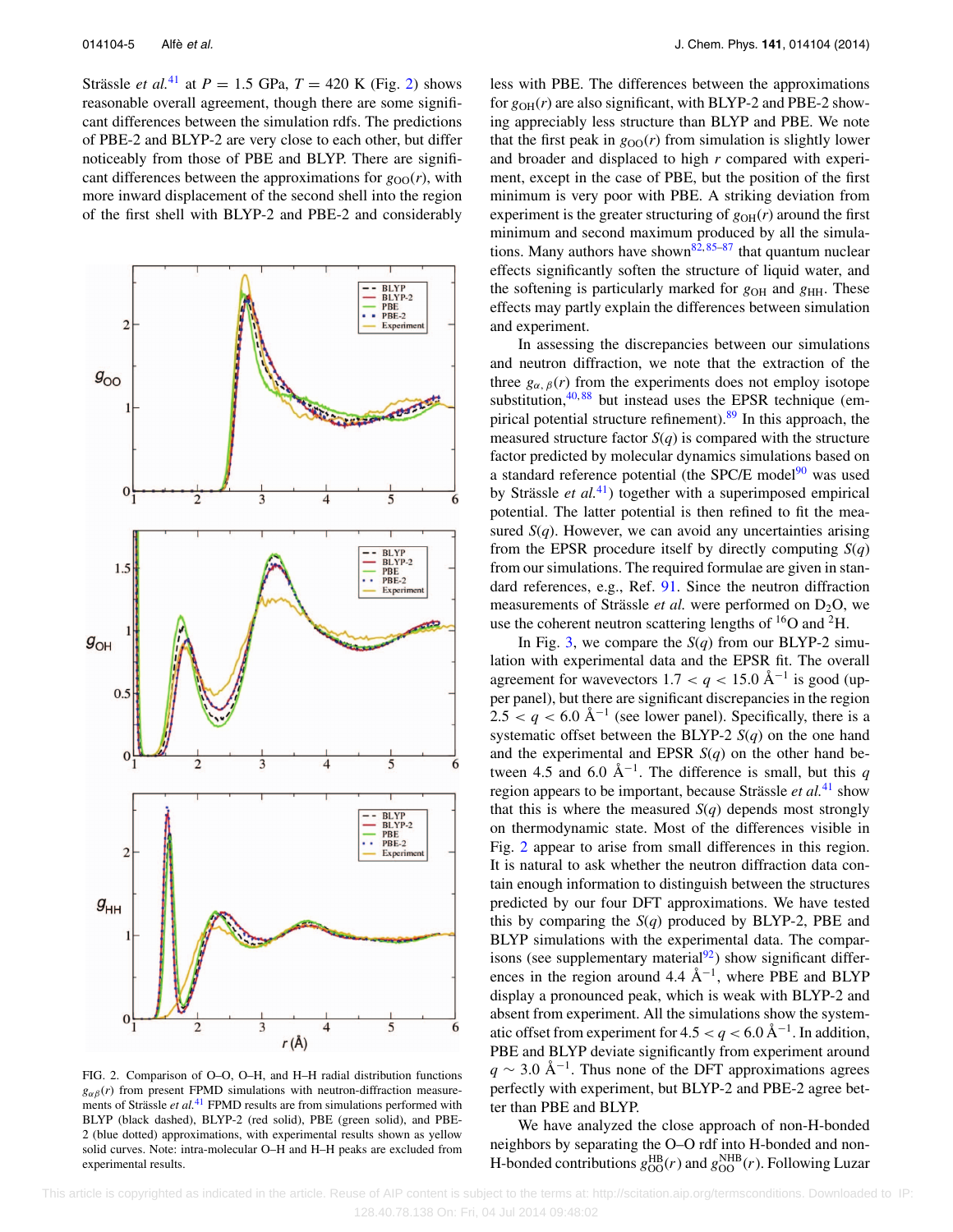<span id="page-6-0"></span>

<span id="page-6-1"></span>1 1.5 2 2.5



FIG. 3. Neutron-weighted structure factor *S*(*q*) (see text) computed from present BLYP-2 simulations of liquid water at  $T = 420$  K,  $\rho = 1245$  kg m<sup>-1</sup> (red points), compared with experimental measurements of Strässle *et al.*[41](#page-12-38) (black points) and EPSR fit to experiment (green points). Lower panel shows expanded view of upper panel for restricted wavevector range 2.5 *< q*  $< 6.0$  Å<sup>-1</sup>.

and Chandler,  $93$  we characterize the geometry of a monomer pair by the O–O distance  $r_{\text{OO}}$  and the four angles  $\phi_{\text{OH.O}}$  between the intramolecular OH bonds and the intermolecular O–O axis. (The angles are such that if an H atom is between two O atoms, then  $\phi_{\text{OH.O}}$  is zero.) A pair is counted as Hbonded if  $r_{\text{OO}}$  and  $\phi_{\text{OH.O}}$  fall below chosen cut-off values. We define a H-bond weight  $w_{HB}$  as a product of distance and angle factors:  $w_{\text{HB}} \equiv w_{\text{HB}}^r w_{\text{HB}}^{\phi}$ . Here,  $w_{\text{HB}}^r$  is zero if  $r_{\text{OO}} > r_1$ and is unity if  $r_{OO} < r_0$ , with  $r_0$  and  $r_1$  inner and outer cut-off distances; between  $r_0$  and  $r_1$  it is given by a smoothly connecting cubic function. Similarly  $w_{HB}^{\phi}$  is zero and unity for  $\phi_{\text{min}} > \phi_1$  and  $\phi_{\text{min}} < \phi_0$  with smoothly connecting values between  $\phi_0$  and  $\phi_1$ ,  $\phi_{\text{min}}$  being the smallest of the four angles  $\phi_{\text{OH.O}}$ . We then define the H-bonded component  $g_{\text{OO}}^{\text{HB}}(r)$  of the O–O rdf exactly like the usual rdf  $g_{OO}(r)$ , except that contributions are weighted by  $w_{\text{HB}}$ ; its non-H-bonded component is  $g_{OO}^{\text{NHB}} \equiv g_{OO}(r) - g_{OO}^{\text{HB}}(r)$ . We use inner and outer cut-off values  $r_0$ ,  $r_1 = 3.1$ , 3.5 Å, and  $\phi_0$ ,  $\phi_1 = 30^\circ$ , 40°.

We show in Fig. [4](#page-6-1) the decomposition of  $g_{OO}(r)$  into its HB and NHB parts for the PBE and the BLYP-2 simulations. (The BLYP results are intermediate between PBE and BLYP-2, and the PBE-2 results are almost the same as those from BLYP-2.) For comparison, we show the same

O-O (total) O-O (HB) O-O (NHB)

compressed, PBE simulation

FIG. 4. Hydrogen-bonded and non-hydrogen-bonded components  $g_{OO}^{HB}(r)$ and  $g_{OO}^{\text{NHB}}(r)$  of the O–O radial distribution function  $g_{OO}(r)$  from FPMD simulations of compressed liquid water ( $T = 420$  K,  $\rho = 1.245$  g/cm<sup>3</sup>  $= 1245$  kg m<sup>-3</sup>) with PBE and BLYP-2 approximations and near-ambient liquid water ( $T = 350$  K,  $\rho = 1.049$  g/cm<sup>-3</sup>) with BLYP-2 approximation.

decomposition from our recently reported BLYP-2 simulation of the liquid at ambient pressure and  $T = 350$  K. These plots allow us to gauge the amount of penetration of NHB neighbors into the first shell of HB neighbors. According to the BLYP-2 simulations, there is significant penetration even at ambient pressure, with an appreciable probability of finding NHB monomers at the typical O–O distance of 2.8 Å characteristic of H-bonding. At 1.5 GPa (15 kilobars), BLYP-2 gives substantially increased penetration. The amount of penetration given by PBE and BLYP is very much less, and indeed the penetration with PBE at 1.5 GPa is no greater than with BLYP-2 at ambient pressure.

We asked in the Introduction whether the close approach of NHB monomers entails a disruption of the H-bonded network. The number of other monomers with which a monomer forms H-bonds is the sum of the weights  $w_{HB}$  between the given monomer and its neighbours, i.e., the integrated coordination number of  $g_{OO}^{HB}(r)$ . In our high-pressure simulations with BLYP, PBE, BLYP-2 and PBE-2, we find HB coordination numbers of 3.70, 3.77, 3.60, and 3.62. For comparison, the same analysis performed for our BLYP-2 simulation at ambient pressure yields the value 3.54. Similar numerical estimates of the number of H-bonds formed by each monomer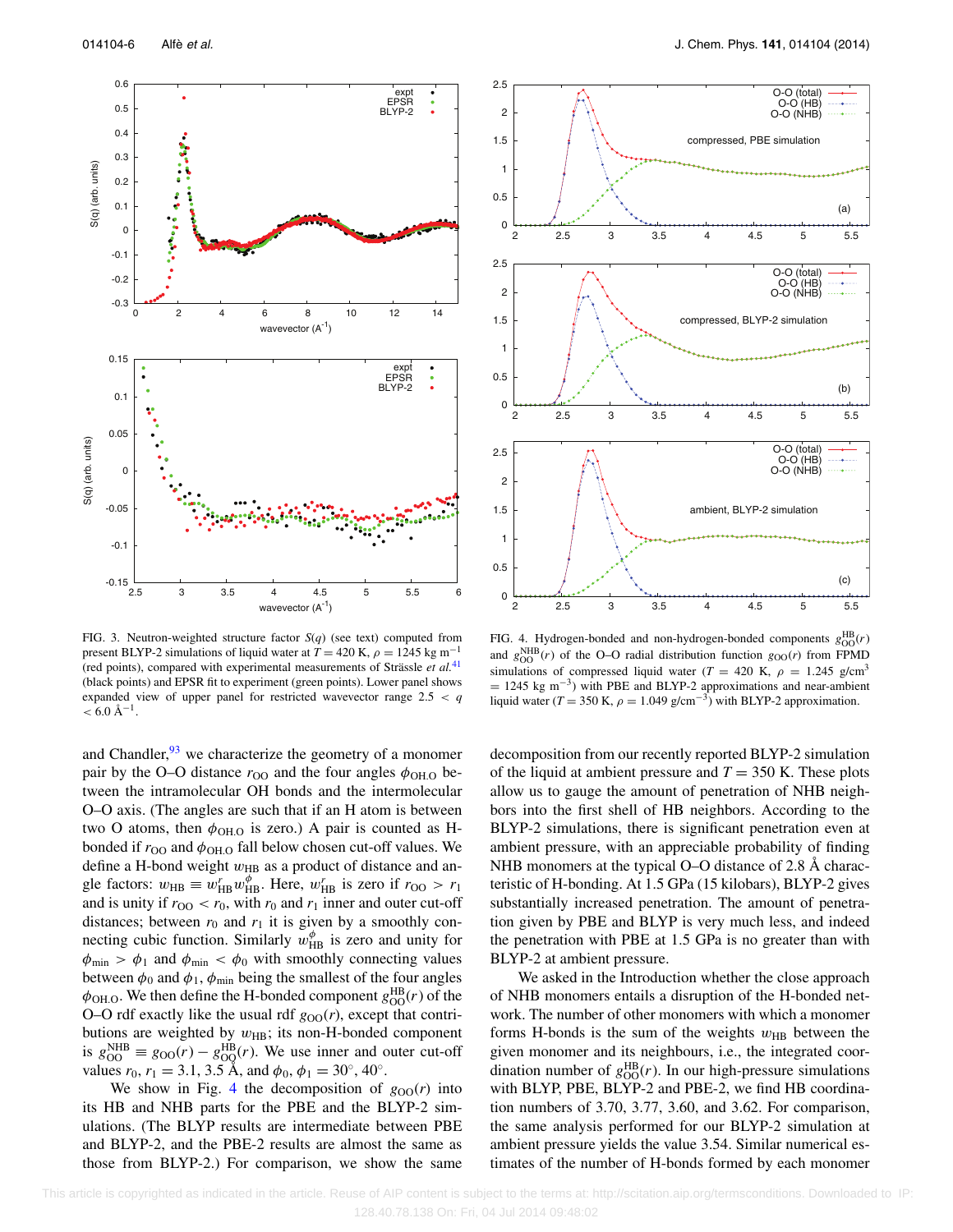in ambient water have been reported by other researchers.<sup>94</sup> These comparisons indicate that the H-bonding network is not disrupted by compression.

#### **B. Analysis of DFT errors using QMC benchmarks**

We saw in Sec. [III A](#page-4-1) that our DFT-based approximations predict very different internal energies, some of which must be seriously in error. However, detailed comparison with the experimental internal energy is difficult, since our FPMD simulations do not account for quantum nuclear effects. Here, we present QMC benchmark energies for sets of snapshots of the entire simulated system drawn from FPMD simulations. The high accuracy of QMC for water systems $8,13,51,52$  $8,13,51,52$  $8,13,51,52$  $8,13,51,52$  allows us to quantify the energy errors of DFT for the liquid without any uncertainty from quantum nuclear effects. In addition, we obtain not only the thermal average of the errors, but also information about their fluctuations.

We have performed FPMD simulations on the 32 monomer liquid at the same compressed state as before, using the BLYP, PBE, BLYP-2, and PBE-2 energy functions. In these simulations, the equilibration time was typically 10 ps, and we drew 20 configurations at intervals of typically 1 ps from the subsequent production runs of each simulation, so as to form an overall sample of 80 configurations spanning the different kinds of structure represented by the rdfs of Fig. [2.](#page-5-0) We then calculated benchmark energies of these 80 configurations using DMC, and we also calculated their energies using BLYP, PBE, BLYP-2, and PBE-2.

By averaging over the 20 configurations drawn from each of the four simulations, we have computed the mean error per monomer and the rms fluctuation of this error for the four en-ergy algorithms (Table [II\)](#page-7-2). With  $E_{\text{DFT}}$  the energy of a given DFT algorithm, and  $E_{\text{DMC}}$  the DMC energy, the error is  $\Delta E$  $\equiv E_{\text{DFT}} - E_{\text{DMC}}$ . The mean value  $\langle \Delta E \rangle$  is proportional to the number *N*molec of monomers, so that the mean error per monomer is  $\langle \Delta E \rangle / N_{\text{molec}}$ . The fluctuation of the error is  $\delta \Delta E$  $\equiv \Delta E - \langle \Delta E \rangle$ , and we expect  $\langle (\delta \Delta E)^2 \rangle$  to be proportional to  $N_{\text{molec}}$ , so the rms reported in the table is  $[\langle (\delta \Delta E)^2 \rangle / N_{\text{molec}}]^{1/2}$ .

<span id="page-7-2"></span>TABLE II. Normalized mean errors  $\langle \Delta E \rangle / N_{\text{molec}}$  and root-mean-square fluctuations of errors  $[(\delta \Delta E)^2]/N_{\text{molec}}]^{1/2}$  of energies computed with algorithm X for configurations drawn from simulations performed with energy algorithm Y (rms fluctuations are given in parentheses). Errors are computed as deviations from QMC benchmarks:  $\Delta E \equiv E_{\text{DFT}} - E_{\text{DMC}}$ , with  $\delta \Delta E$  $\equiv \Delta E - \langle \Delta E \rangle$  the fluctuation of the error about its mean value, and *N*<sub>molec</sub> the number of molecules in the system. Energy algorithms X consist of uncorrected PBE and BLYP functionals, and their versions corrected for 1-body errors (PBE-1, BLYP-1) and for both 1- and 2-body errors (PBE-2, BLYP-2). Energy units:  $mE_h$  (1  $mE_h = 27.2$  meV = 0.63 kcal/mol.)

|                 | Simulation method Y |               |               |               |  |
|-----------------|---------------------|---------------|---------------|---------------|--|
| Energy alg. $X$ | <b>PBE</b>          | PBE-2         | <b>BLYP</b>   | BLYP-2        |  |
| <b>PBE</b>      | 0.38(1.56)          | 1.68(1.34)    | 0.56(1.87)    | 1.52(1.40)    |  |
| PBE-1           | 1.69(0.85)          | 2.25(0.67)    | 1.86(1.22)    | 2.19(0.76)    |  |
| PBE-2           | 1.45(0.51)          | 1.48(0.51)    | 1.49(0.46)    | 1.49(0.41)    |  |
| <b>BLYP</b>     | 4.89(1.20)          | 5.92(1.18)    | 4.99(1.54)    | 5.79(1.03)    |  |
| BLYP-1          | 6.42(0.58)          | 6.58(0.57)    | 6.51(0.80)    | 6.57(0.51)    |  |
| BLYP-2          | $-2.52(0.57)$       | $-2.38(0.55)$ | $-2.42(0.58)$ | $-2.39(0.51)$ |  |

Table [II](#page-7-2) shows that uncorrected BLYP and its corrected version BLYP-1 are always severely underbound, by ∼5.5 and ∼6.5 m*E*h, respectively, while PBE and PBE-1 are always somewhat underbound, by ∼1.0 and ∼2.0 m*E*h, respectively  $(1 \text{ m}E_h \approx 27 \text{ meV} \approx 0.63 \text{ kcal/mol})$ . The raising of energy caused by 1B corrections is expected, since the energy cost of distorting the  $H_2O$  monomer is too low with both BLYP and PBE. $8,95$  $8,95$  Correction for 2-body errors gives substantial improvements, particularly for BLYP, but the resulting errors of ∼−2.5 and ∼1.5 m*E*h/monomer are still appreciable. (For comparison, the energy difference between 4 fold coordinated ice Ih and 8-fold coordinated ice VIII is only 1.2 m $E_h$ /monomer, <sup>[13,](#page-12-13)[96](#page-13-13)</sup> so errors of more than 1 m $E_h$  must be considered important.) For all the configuration sets, the rms fluctuations of the errors always decrease monotonically as 1B and 2B errors are removed. The results of Table [II](#page-7-2) will be highly relevant to our presentation of energy errors in thermal samples of water clusters in Sec. [IV.](#page-7-0)

### <span id="page-7-0"></span>**IV. THERMAL SAMPLES OF COMPRESSED CLUSTERS**

In elucidating the relationship between DFT errors in the compressed liquid and in clusters, our main interest will be in beyond-2-body (B2B) errors, since we already know how to correct for 1B and 2B errors. We start by studying 3-body (3B) errors in a large sample of trimers chosen to represent the configurations found at both high and low pressures. We use this sample to show the usefulness of the MBP technique<sup>81</sup> for representing 3B energy errors. We then study the B2B errors of BLYP and PBE in samples of the 9-mer, the 15-mer, and the 27-mer clusters under compression. Our aim is to investigate how these errors evolve towards the errors found in the compressed liquid.

#### <span id="page-7-1"></span>**A. Three-body errors in compressed trimers**

Our sample of trimer configurations is drawn mainly from our FPMD simulation of compressed liquid water performed with the BLYP-2 energy function (see Sec. [III A\)](#page-4-1), but also from an earlier simulation of the liquid at *T* = 300 K and zero pressure based on the empirical AMOEBA force field.<sup>8</sup> To extract trimers from the liquid, we take the atomic coordinates of the periodic system at a particular time step and repeatedly place a sphere of chosen radius *R*rad at a random position until a case is found for which the number of monomers within the sphere is exactly 3. (For this purpose, a monomer is within the sphere if its O atom is within the sphere.) When such a case is found, the trimer in question is added to the list, and the procedure is repeated. The time-steps at which this is done are equally spaced at intervals of ∼0.1 ps. We formed a set of 230 configurations in this way with  $R_{rad} = 1.9$  Å. With  $R_{rad}$  this small, we find that the shortest O–O distance in each trimer is never greater than 3.0 Å and the longest is never greater than 3.7 Å, and in about 30% of cases all three distances are less than 3.2 Å, so that the trimers are all rather compact. A further set of 263 more extended trimers was formed using  $R_{\text{rad}} = 2.3$  Å. We added a further set of 207 trimers from the ambient AMOEBA simulation, these being drawn completely

 This article is copyrighted as indicated in the article. Reuse of AIP content is subject to the terms at: http://scitation.aip.org/termsconditions. Downloaded to IP: 128.40.78.138 On: Fri, 04 Jul 2014 09:48:02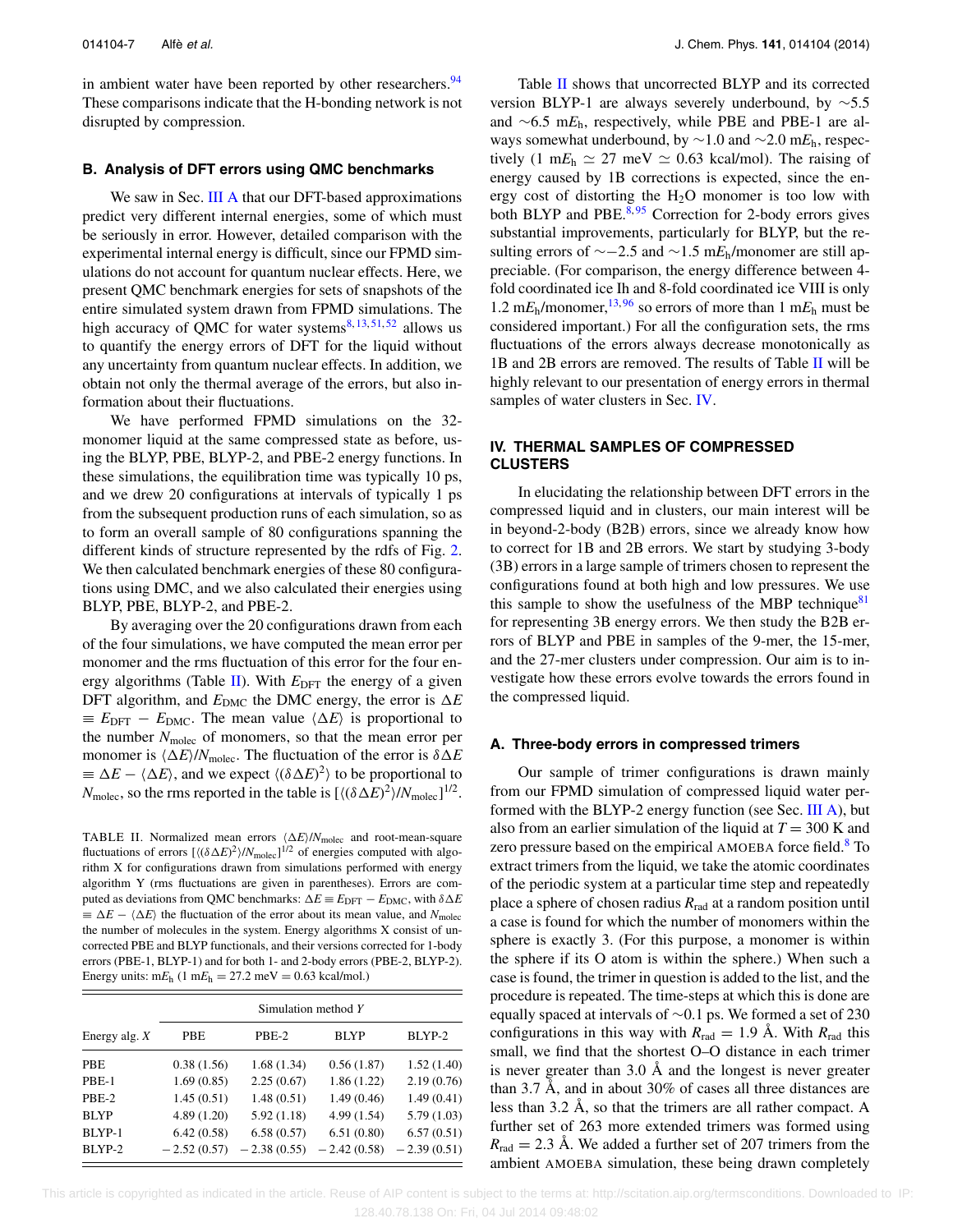at random subject only to the condition that the largest O–O distance is less than 4.5 Å. The overall set thus contains 700 trimer configurations spanning a wide range of geometries.

We computed CCSD(T) benchmark values and BLYP and PBE values of the 3B energies of our sample of 700 trimers, using the methods and basis sets outlined in Sec. [II.](#page-2-0) Plots of the DFT errors, i.e., the differences  $E^{(3)}$ (DFT) –  $E^{(3)}$ (bench) against the benchmark 3-body energy  $E^{(3)}$ (bench) (Fig. [5\)](#page-8-0) show that the 3B errors of PBE are almost entirely positive, with values typically in the range 0.2–0.6 m $E_h$ , while those of BLYP are mainly in the range −0.3 to 0.2 m*E*h, being mainly negative when the 3-body energy itself is negative. It is not accidental that the signs of these errors are the same as the signs of the errors of PBE-2 and BLYP-2 in the liquid, as we shall see.

We have performed least-squares fits of the MBP analytic representation of the 3B errors (see Sec. [II\)](#page-2-0). We show in Fig. [5](#page-8-0) the corrected error plots obtained when the inner and

<span id="page-8-0"></span>

FIG. 5. Errors of PBE (upper panel) and BLYP (lower panel) approximations for 3-body energy of a sample of 700 configurations of the water trimer. Errors are computed as deviations from CCSD(T) benchmark values. For each approximation, errors are shown before (blue: BLYP, red: PBE) and after (magenta: BLYP, green: PBE) correction using the MBP scheme.<sup>81</sup> Units: m*E*h.

outer cut-off distances  $R_I$  and  $R_F$  have the values 3.5 and 4.5 Å and the inverse decay lengths  $k_{\text{OO}}$ ,  $k_{\text{OH}}$ , and  $k_{\text{HH}}$  have the values 0.5, 2.0, and 1.0 Å<sup>-1</sup>, respectively. We see that the MBP representation is effective, since it achieves a substantial reduction of the 3B errors.

# <span id="page-8-2"></span>**B. Beyond-two-body errors in compressed nano-droplets**

We generate sets of configurations that are roughly representative of water clusters in thermal equilibrium ("nanodroplets") following the method described in a previous report $9$  This consists of running classical m.d. simulations using the TTM3-F model of Fanourgakis and Xantheas $85$  (see Sec. [II\)](#page-2-0), with a weak confining potential added to suppress evaporation. For present purposes, we need to control the degree of compression of the cluster, which we characterize by the squared radius of gyration, defined by

<span id="page-8-1"></span>
$$
R_{\rm gyr}^2 = \frac{1}{N_{\rm molec}} \sum_i |\mathbf{r}_i - \mathbf{r}_0|^2, \tag{3}
$$

where  $\mathbf{r}_i$  is the O position of monomer *i*,  $\mathbf{r}_0$  is the centroid of the O positions of the entire cluster, and *N*molec is the number of monomers in the cluster. During the simulation,  $R_{\text{gyr}}$  spontaneously fluctuates, but has a mean square value  $\langle R_{\text{gyr}}^2 \rangle$  determined by the temperature and the force-field parameters. It is convenient to increase the compression, i.e., to reduce  $\langle R_{\rm gyr}^2 \rangle$ , by making the dispersion coefficient *C* more negative. (The standard value of *C* in the model is  $C = -723$  kcal/mol  $\AA^6$ ; note that 1 kcal/mol =  $43.4 \text{ meV} = 1.59 \text{ m}E_h$ .)

Previously, $9$  we computed DMC benchmarks for a set of 100 configurations each for the 9-mer and the 15-mer, of which 50 employed the standard value of *C* and the other 50 employed the reduced value  $-200$  kcal/mol  $\AA^6$ . Here, we generated a further 100 configurations each for the compressed 9-mer and 15-mer. Each set of 100 was assembled from subsets of 25 configurations drawn from separate TTM3-F simulations performed with  $C = -1000, -1500, -2000,$  and  $-2500$  kcal/mol Å<sup>6</sup>, these simulations being performed at  $T = 200, 250, 300,$  and 300 K and having a duration of typically 1 ns. We also present here DMC benchmarks for the 27 mer for a set of 100 configurations assembled from five subsets of 20 configurations drawn from separate TTM3-F simulations performed with *C* = −1000, −1250, −1500, −1750, and  $-2000$  kcal/mol  $\AA^6$  at  $T = 250, 275, 300, 300,$  and 300 K.

The DMC benchmark energies for all configurations of the nano-droplets were computed in the usual way, the runs being long enough to reduce the statistical errors to ∼0.1 m*E*<sup>h</sup> per monomer. The BLYP and PBE energies were computed in periodic boundary conditions with the PWSCF $^{73}$  $^{73}$  $^{73}$  and VASP $^{70}$  $^{70}$  $^{70}$ codes, respectively. The cube edge in all these calculations was chosen as 21.2 Å, on the basis of tests reported earlier.<sup>[9](#page-12-3)</sup> GAP 1B and 2B corrections were then applied to obtain the BLYP-1, BLYP-2, PBE-1, and PBE-2 energies. We illustrate the results by showing (Fig. [6\)](#page-9-0) the errors of the PBE-1, PBE-2, BLYP-1, and BLYP-2 energies (deviations from the DMC benchmarks) for the 100 configurations of the 27-mer

 This article is copyrighted as indicated in the article. Reuse of AIP content is subject to the terms at: http://scitation.aip.org/termsconditions. Downloaded to IP: 128.40.78.138 On: Fri, 04 Jul 2014 09:48:02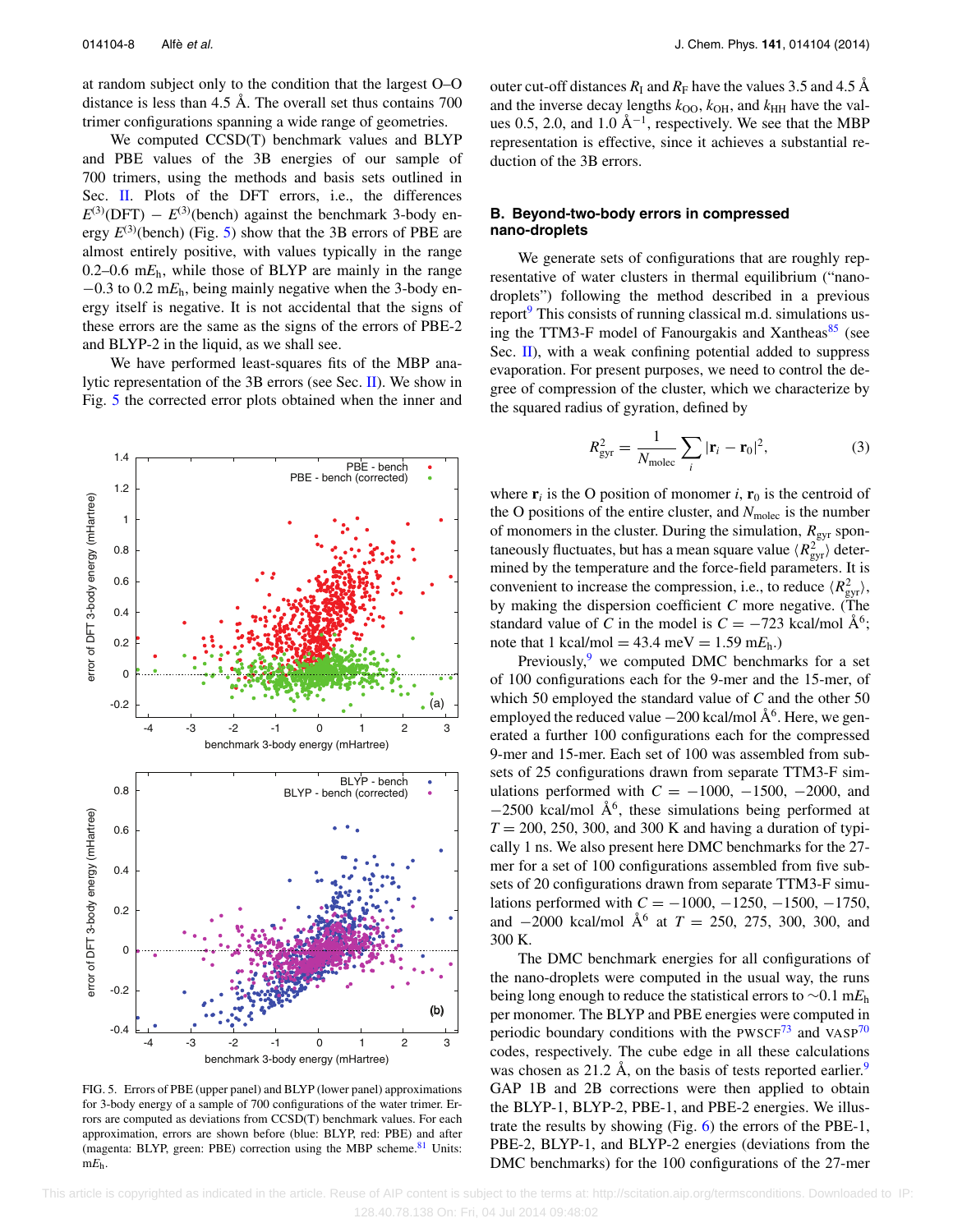<span id="page-9-0"></span>

FIG. 6. Energy errors of binding energies of DFT-based approximations PBE-1, PBE-2, BLYP-1, and BLYP-2 for sample of 100 configurations of the water 27-mer cluster drawn from molecular dynamics simulations performed with the TTM3-F force-field (see text). Errors are plotted against squared radius of gyration of the cluster (see Eq. [\(3\)\)](#page-8-1). Units: m*E*h/monomer.

nano-droplet, plotted against the squared radius of gyration. The errors for the 9-mer and the 15-mer (see the supplementary material $^{92}$ ) are smaller, but have the same general form.

The plots for each approximation show a common pattern, revealing how the errors evolve with increasing cluster size. BLYP-1 is severely underbound, with errors that grow rapidly with increasing compression, making the cluster expand too much in thermal equilibrium. Correction for 2-body errors gives the overbound BLYP-2 approximation, whose B2B errors become more negative with compression, making the clusters contract too much. The sizes of the BLYP-1 and BLYP-2 errors grow with cluster size, reaching roughly 5 m*E*h/monomer and −2 m*E*h/monomer for the 27-mer, which are close to their counterparts in the liquid (see Table  $II$ ). We have noted $9$  that the dependence of the BLYP-1 and BLYP-2 errors on  $R_{\text{gyr}}^2$  is related to the errors in equilibrium density of the ambient liquid. The errors of PBE-1 and PBE-2 differ greatly from those of BLYP-1 and BLYP-2, and for the 9-mer are rather small. However, they grow with cluster size to nearly 2 m*E*h/monomer for the compressed 27-mer, which is similar to their values in the compressed liquid (Table  $II$ ). They increase with compression, as expected from the marked

<span id="page-9-1"></span>

FIG. 7. Energy errors of BLYP-2 approximation before (red) and after (blue) MBP 3-body corrections. Upper four panels show errors for thermal samples of (a) 6-mer, (b) 9-mer, (c) 15-mer, and (d) 27-mer as function of squared radius of gyration  $R_{gyr}^2$  (see text). Lower two panels show errors for (e) 10 configurations of liquid at  $\rho = 1.049$  g/cm<sup>3</sup>,  $T = 350$  K and (f) 20 configurations of compressed liquid at  $\rho = 1.245$  g/cm<sup>3</sup>,  $T = 420$  K, both configuration sets being drawn from FPMD simulations based on the BLYP-2 approximation. Energy units: m*E*h/monomer.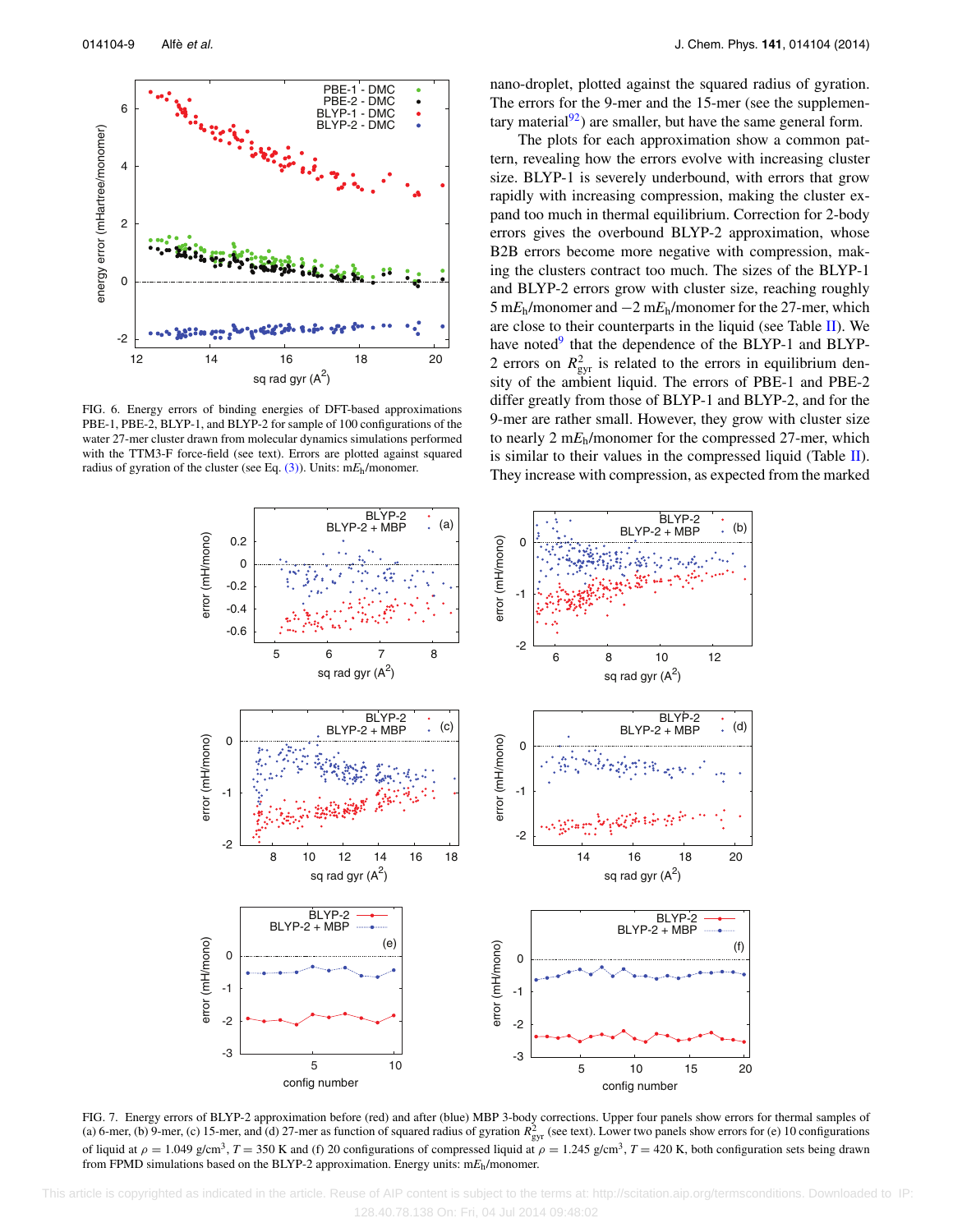overestimation of pressure in the liquid with both PBE and PBE-2 (Table [I\)](#page-4-2). Importantly, the errors of PBE-2 in the clusters are only slightly less than those of PBE-1, so that they must be mainly B2B errors.

#### **V. CORRECTING FOR BEYOND-TWO-BODY ERRORS**

Our results for DFT errors in the nano-droplets suggest their close relationship with the corresponding errors in the liquid, and confirm the importance of B2B errors in both systems. The simplest scenario would be that the B2B errors are mainly 3B errors, in which case the representation of 3B er-rors presented in Sec. [IV A](#page-7-1) could be used to correct the B2B errors of both clusters and liquid. We reported recently<sup>9</sup> that this method of correcting the B2B errors of BLYP-2 works well for clusters up to the 15-mer, but our initial attempts to extend this to the liquid were unsuccessful. One reason is that spatial cut-offs are very important for the liquid, but trimers alone do not give enough information about these cut-offs. However, we have had some success with an alternative strategy, in which the parameters of the MBP representation are determined by a "global" least-squares fit to the B2B errors of trimers, larger nano-droplets and liquid configurations, as described in Sec. [II.](#page-2-0)

To show that this approach has merit, we compare in Fig. [7](#page-9-1) the errors of BLYP-2 before and after correction using the global-fit MBP scheme for the 6-mer, 9-mer, 15-mer, and 27-mer nano-droplets and for configurations from our BLYP-2 simulations of both compressed and ambient liquid water. The DMC benchmarks and the BLYP-2 energies used here for the nano-droplets are taken from the results of Sec. [IV B,](#page-8-2) while the corresponding results for the compressed liquid are for the 20 configurations from our BLYP-2 simulations (Sec. [III\)](#page-4-0). The data for the 6-mer and for the ambient liquid ( $\rho = 1.049$  g/cm<sup>3</sup>,  $T = 350$  K) are taken from the work of Ref. [9.](#page-12-3) The cut-off distances  $R_I$  and  $R_F$  appearing in the function  $s_3$  (see Sec. [II](#page-2-0) and Ref. [81\)](#page-12-58) have the values 3.5 and 4.5 Å respectively, and the inverse decay lengths  $k_{\text{OO}}$ ,  $k_{\text{OH}}$ , and  $k_{HH}$  for O–O, O–H, and H–H pairs are 0.5, 2.0, and  $1.0 \text{ Å}^{-1}$ . The weights of the clusters and the liquid configurations in the least-squares fit were chosen to give a balanced representation of the B2B errors in the different systems. The results of Fig. [7](#page-9-1) show that the correction of B2B errors using the MBP scheme achieves a considerable improvement, with the remaining errors after correction being typically ∼0.5 m*E*<sup>h</sup> (15 meV) per monomer.

#### <span id="page-10-0"></span>**VI. DISCUSSION AND CONCLUSIONS**

We have shown that the widely used BLYP and PBE approximations suffer from serious errors for compressed liquid water, even after correction for 1- and 2-body errors. This is at odds with the idea that the errors are mainly due to dispersion, which should be mainly a 2-body effect in water. Uncorrected BLYP underbinds the liquid with respect to free monomers by a factor of 2, while the BLYP-2 approximation obtained by correcting for 1B and 2B errors overbinds by 20% (errors of ∼5 m*E*<sub>h</sub>  $\simeq$  140 eV/monomer and  $-2.5$  m $E_h \simeq -65$  meV/monomer, respectively). The pressures with uncorrected and corrected BLYP are too high by a factor of 2 and too low by 25% (errors of 1.6 and −0.4 GPa), respectively. The errors of binding energy with uncorrected and corrected PBE are smaller (8% and 12%, or ∼1 m*E*<sup>h</sup>  $\simeq$  30 meV/monomer and  $\sim$ 1.5 m*E*<sub>h</sub>  $\simeq$  40 meV/monomer, respectively), but the pressure errors are substantial (50% or 0.75 GPa both before and after correction). These errors are similar to well documented errors for the energetics of ice structures computed with PBE and BLYP and their 1- and 2-body-corrected counterparts.<sup>13, [16,](#page-12-22) [17,](#page-12-5) [34](#page-12-28)</sup>

Comparison with diffraction data has been one of the key ways of testing DFT approximations, and very recently wavefunction-based methods, for ambient liquid water,  $17, 18, 21, 22, 27-30, 33, 34, 97$  $17, 18, 21, 22, 27-30, 33, 34, 97$  $17, 18, 21, 22, 27-30, 33, 34, 97$  $17, 18, 21, 22, 27-30, 33, 34, 97$  $17, 18, 21, 22, 27-30, 33, 34, 97$  $17, 18, 21, 22, 27-30, 33, 34, 97$  $17, 18, 21, 22, 27-30, 33, 34, 97$  $17, 18, 21, 22, 27-30, 33, 34, 97$  $17, 18, 21, 22, 27-30, 33, 34, 97$  $17, 18, 21, 22, 27-30, 33, 34, 97$  $17, 18, 21, 22, 27-30, 33, 34, 97$  $17, 18, 21, 22, 27-30, 33, 34, 97$  $17, 18, 21, 22, 27-30, 33, 34, 97$  $17, 18, 21, 22, 27-30, 33, 34, 97$  $17, 18, 21, 22, 27-30, 33, 34, 97$  and we have presented a comparison of this kind for the compressed liquid. All our simulations reproduce semi-quantitatively the collapse of the second-neighbor shell in  $g_{OO}(r)$  and the large increase of coordination number between ambient pressure and 1.5 GPa, but our simulated rdfs appear to differ significantly from those deduced from neutron diffraction $41$ —in particular, our computed  $g<sub>OH</sub>(r)$  are appreciably more structured than the experimental data. The differences may be partly due to quantum nuclear effects, but we have also noted that the experimental rdfs were extracted from the measured structure factors *S*(*q*) using the EPSR technique, and we have tested our simulations more directly against experiment by computing the neutronweighted *S*(*q*) from our simulations. The agreement between the *S*(*q*) from experiment and simulation is good, but there are discrepancies that appear to be real, with the *S*(*q*) from BLYP-2 and PBE-2 being better than the uncorrected versions.

The O–O rdfs from the various DFT approximations differ significantly. The  $g_{OO}(r)$  from PBE, and to a lesser extent BLYP, show a less complete collapse of the second shell and a more extended shoulder on the first peak compared with the  $g_{OO}(r)$  from BLYP-2 and PBE-2, which are almost identical to each other. The forms of these O–O rdfs suggest that BLYP-2 and PBE-2 make the close approach of non-H-bonded pairs more favorable than BLYP and PBE. We confirmed this by analyzing  $g_{OO}(r)$  into H-bonded and non-H-bonded components. The analysis reveals substantial differences in the degree of penetration of non-H-bonded second neighbors into the shell of H-bonded first neighbors, with BLYP-2 and PBE-2 showing considerably more penetration than BLYP and particularly PBE. This same analysis confirms earlier indications from experiment $^{41}$  $^{41}$  $^{41}$  that the large change of structure caused by increasing pressure involves no disruption of the H-bonded network.

Our many-body analysis of DFT errors in thermal samples of compressed water clusters confirmed the importance of B2B errors<sup>[7–](#page-12-25)[9,](#page-12-3) [17](#page-12-5)</sup> and showed that essentially the same errors seen in the liquid are already exhibited by quite small clusters. We showed that PBE and BLYP, when applied to a large sample of trimers drawn mainly from our simulations of the compressed liquid, suffer from substantial 3B errors. For PBE, these are systematically positive and have a typical value of ∼0.4 m*E*<sup>h</sup> (11 meV). To see that this is important, we note that in the ice VIII structure there are 12 trimers per monomer having all three O–O distances less than 3.5 Å, so that the error just mentioned would cause ice VIII to be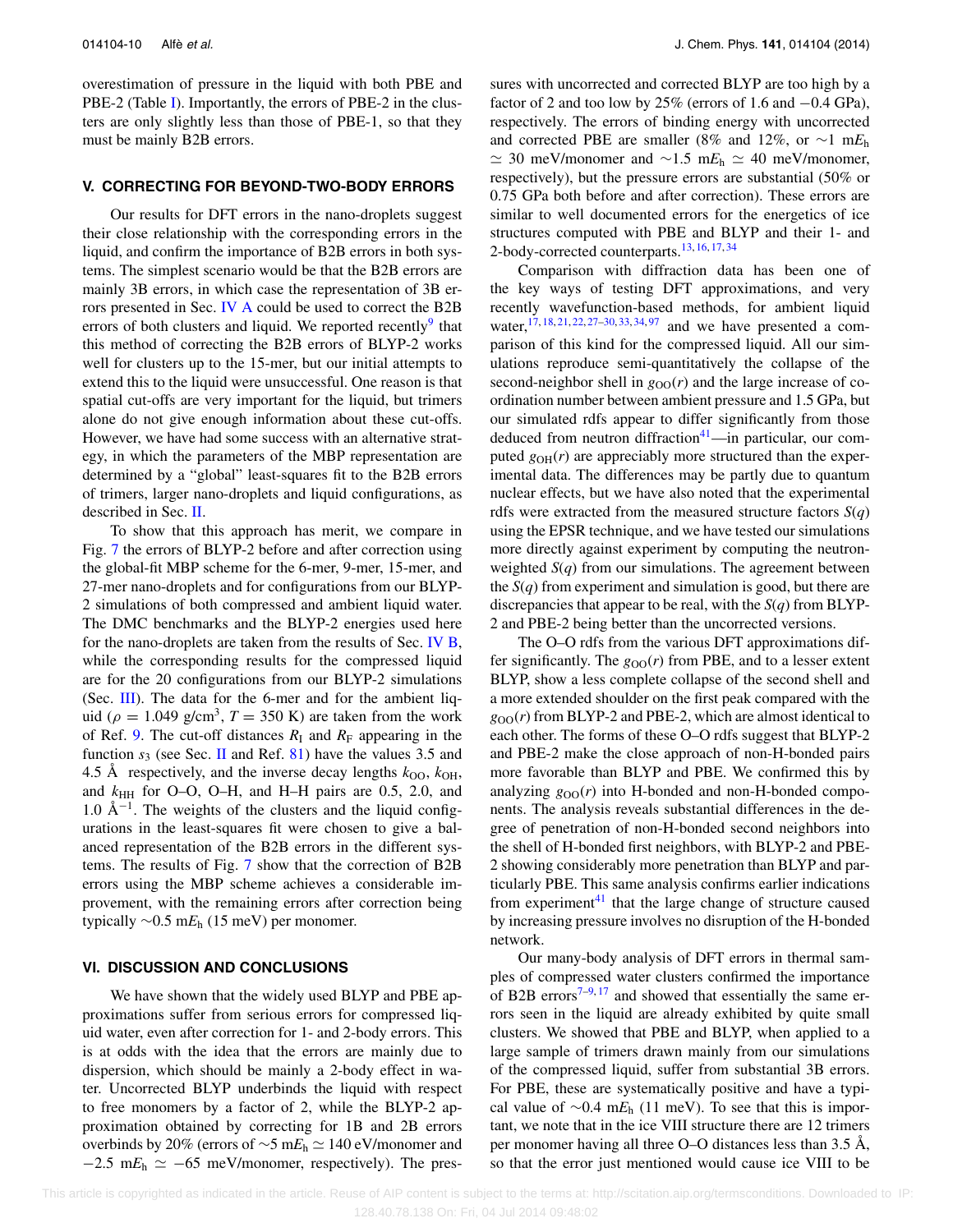underbound relative to ice Ih by 4.8 m*E*<sup>h</sup> (130 meV). We saw that the 3B errors of BLYP can be both negative and positive, so that their net effect depends on the system of interest, but their magnitude is again significant. We found that the 3B errors of both PBE and BLYP are quite accurately represented by the scheme developed by Medders, Babin, and Paesani  $(MBP)^{81}$  $(MBP)^{81}$  $(MBP)^{81}$  for representing the 3B errors of parameterized force fields for water.

The aim of our study of DFT errors in the larger nanodroplets was to trace the evolution of these errors as we approach the bulk liquid through finite systems of increasing size. By referring to QMC benchmarks, we found a consistent pattern of 2B and B2B errors for both BLYP and PBE. The B2B errors of BLYP are systematically negative, and for the 27-mer they are quantitatively close to what we observe in the liquid (∼−1.8 m*E*h/monomer for the 27-mer versus  $-2.3$  m $E_h$  for the liquid). The consistent trend to more positive BLYP errors and more negative BLYP-2 errors with increasing compression of the cluster accords with the overand under-estimates of pressure by BLYP and BLYP-2 in the compressed liquid. An important finding for the PBE approximation is that the errors of PBE-1 and PBE-2 are almost the same. The trend towards more positive errors with increasing compression in this case accords with the over-estimate of liquid pressure by both PBE and PBE-2.

Given the evident importance of B2B errors, we have sought ways of representing them that are valid for the entire range of systems we have studied—from trimers, through larger nano-droplets to the bulk liquid. We pointed out that this complex problem becomes manageable if we can assume that B2B errors are dominated by 3B errors. We showed that in this case a representation can be achieved by using the MBP scheme $81$  to perform a "global" least-squares fit to the B2B errors of all the nano-droplets together with the bulk liquid. This idea turns out to work reasonably well for the B2B errors of BLYP-2, so that we then have a DFT approximation corrected for 1B, 2B, and B2B errors which represents the energies of the thermal samples for all the water systems treated here to within  $\sim 0.5$  m $E_h \simeq 15$  meV/monomer. Surprisingly, the same strategy does not appear to work well for the B2B errors of PBE-2, so that these errors are presumably not dominated by 3B contributions. The availability of a DFT approximation whose 1B, 2B, and B2B errors are well characterized and can be (mostly) corrected opens new opportunities, which we plan to explore. If our corrected BLYP total energy function is as good as our tests suggest, then it should be capable of reproducing the thermodynamic, structural, and dynamic properties of liquid water over a wide range of conditions. Finding out whether or not this is true will provide an important test of the ideas presented in this paper.

Whatever the fate of our corrected BLYP approximation, further analysis of the errors in existing DFT functionals is needed, even though exciting progress is beginning to be reported in the simulation of liquid water using correlated wavefunction-based methods. $\frac{97}{9}$  $\frac{97}{9}$  $\frac{97}{9}$  An accurate description of dispersion is essential in water,  $13, 16, 27-30, 33, 35$  $13, 16, 27-30, 33, 35$  $13, 16, 27-30, 33, 35$  $13, 16, 27-30, 33, 35$  $13, 16, 27-30, 33, 35$  $13, 16, 27-30, 33, 35$  $13, 16, 27-30, 33, 35$  $13, 16, 27-30, 33, 35$  $13, 16, 27-30, 33, 35$  as it is in other molecular systems. However, dispersion is expected to be mainly a 2-body effect in water,  $\frac{98}{98}$  $\frac{98}{98}$  $\frac{98}{98}$  so that dispersion errors in water should be partly correctable by adding appropriate

2-body interaction potentials, as in the DFT+D schemes of Grimme. $99,100$  $99,100$ ) Since the GAP-based approach we use essentially eliminates all 2B (as well as 1B) errors, it automatically includes a correct description of dispersion, apart from many-body contributions. Although 3B (Axilrod-Teller-Muto) dispersion<sup>[101,](#page-13-18) [102](#page-13-19)</sup> is not entirely negligible in the ice VIII structure,<sup>[96](#page-13-13)</sup> it cannot be responsible for the B2B errors of ∼2 m*E*h/monomer that we have discussed here, so we should look elsewhere for the origin of these B2B errors. The sensitivity of 2B exchange-repulsion to the choice of exchange functional is well known,  $103, 104$  $103, 104$  $103, 104$  and the effects can range from excessive repulsion (e.g., BLYP, revPBE) to spurious attraction (e.g. PW91). $104$  Erroneous exchange can cause substantial 3B errors in rare-gas systems, where PBE is known to suffer from a positive  $3B$  error.<sup>[105](#page-13-22)</sup> Similar 3B errors have also been reported in the methane hydrate system.<sup>[106](#page-13-23)</sup> The inaccurate description of polarizabilities by semi-local functionals is known to have a significant effect on the dielectric properties of water systems, $107$  and this source of B2B errors could also be important. More detailed investigation of both kinds of B2B errors would therefore be timely.

In the course of this work and our other recent work, we have created a large data-base of QMC energy benchmarks for water systems ranging from small and large clusters to ice structures to periodic representations of the liquid under various conditions. We believe that this could serve as a useful resource in the development and testing both of improved density functionals and of parameterized force fields.[108](#page-13-25) Until recently, accurate *ab initio* data was mainly confined to small clusters, but the availability of QMC calculations on both clusters and periodic systems, perhaps in combination with correlated quantum chemistry on periodic systems, $97$  seems certain to change this situation for the better.[109,](#page-13-26) [110](#page-13-27)

In conclusion: (a) both uncorrected and corrected PBE and BLYP reproduce semi-quantitatively the large compression-induced changes of liquid structure given by diffraction experiments, and they confirm that compression does not disrupt the H-bonding network; (b) correction for 1 and 2-body errors causes significantly increased penetration of non-H-bonded neighbors into the shell of H-bonded first neighbors; (c) even after correction for these errors, the pressure and internal energy of the compressed liquid are poorly predicted, so that beyond-2-body errors are important; (d) the 2-body and beyond-2-body errors in the liquid are closely related to similar errors in compressed water clusters; (e) the beyond-2-body errors of BLYP can be quite well corrected by treating them as mainly 3-body errors.

#### **ACKNOWLEDGMENTS**

The project employed the resources of the Oak Ridge Leadership Computing Facility at ORNL, which is supported by the Office of Science of the DOE under Contract No. DE-AC05-00OR22725. A.P.B. was supported by a Junior Research Fellowship at Magdalene College Cambridge and by a Leverhulme Early Career Fellowship with joint funding from the Isaac Newton Trust. The authors thank T. Strässle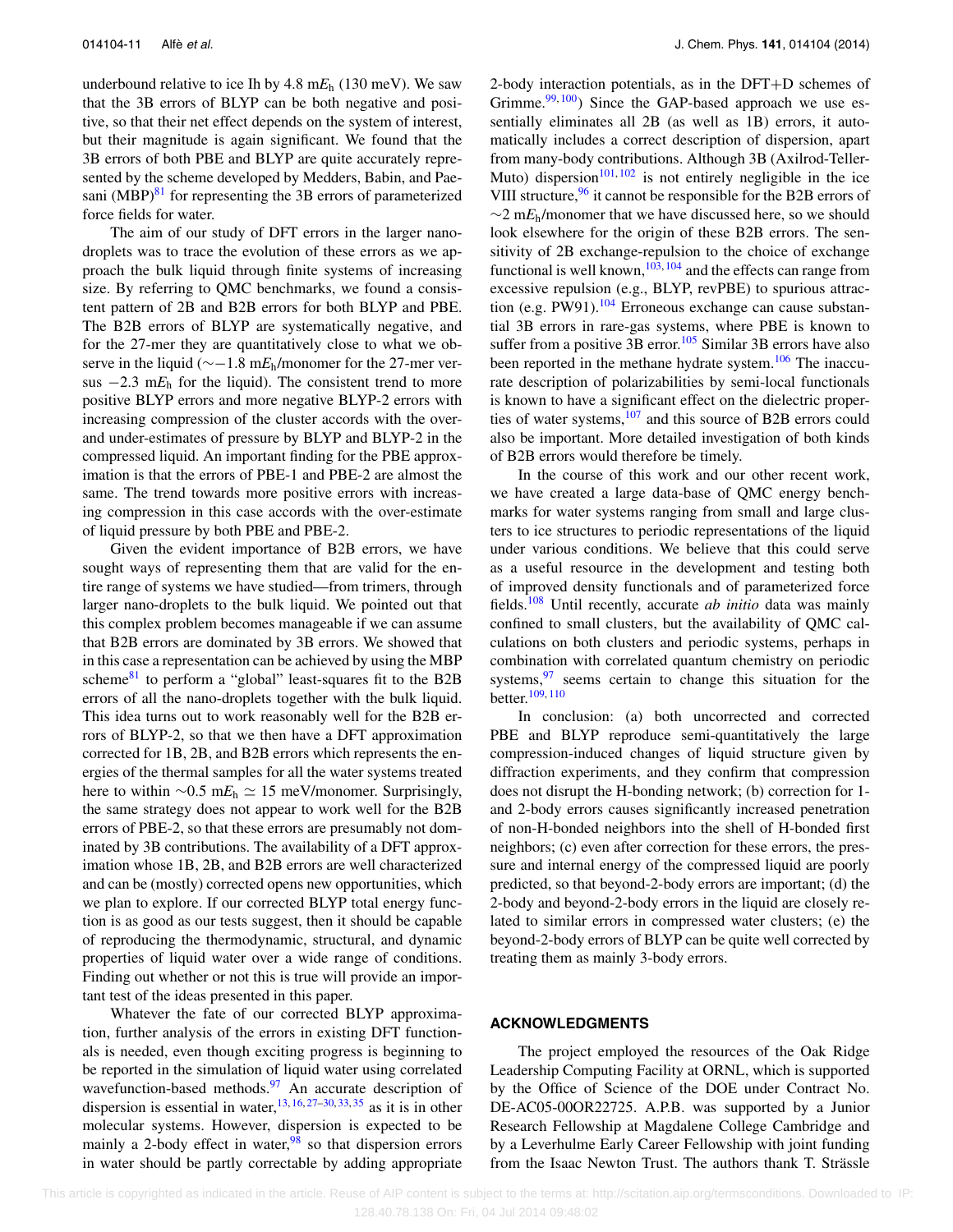- <span id="page-12-0"></span><sup>1</sup>K. Laasonen, M. Sprik, M. Parrinello, and R. Car, [J. Chem. Phys.](http://dx.doi.org/10.1063/1.465574) 99, 9080 (1993).
- <span id="page-12-1"></span><sup>2</sup>C. Lee, D. Vanderbilt, K. Laasonen, R. Car, and M. Parrinello, *[Phys. Rev.](http://dx.doi.org/10.1103/PhysRevB.47.4863)* [B](http://dx.doi.org/10.1103/PhysRevB.47.4863) **47**, 4863 (1993).
- <span id="page-12-19"></span><span id="page-12-2"></span>3J. A. Anderson and G. S. Tschumper, [J. Phys. Chem. A](http://dx.doi.org/10.1021/jp0613889) **110**, 7268 (2006).
- 4B. Santra, A. Michaelides, M. Fuchs, A. Tkatchenko, C. Filippi, and M. Scheffler, [J. Chem. Phys.](http://dx.doi.org/10.1063/1.3012573) **129**, 194111 (2008).
- 5E. E. Dahlke, R. M. Olson, H. R. Leverentz, and D. G. Truhlar, [J. Phys.](http://dx.doi.org/10.1021/jp077376k) [Chem. A](http://dx.doi.org/10.1021/jp077376k) **112**, 3976 (2008).
- <span id="page-12-21"></span>6A. K. Kelkkanen, B. I. Lundqvist, and J. K. Nørskov, [J. Chem. Phys.](http://dx.doi.org/10.1063/1.3193462) **131**, 046102 (2009).
- <span id="page-12-25"></span><sup>7</sup>F.-F. Wang, G. Jenness, W. A. Al-Saidi, and K. D. Jordan, [J. Chem. Phys.](http://dx.doi.org/10.1063/1.3373815) **132**, 134303 (2010).
- <span id="page-12-20"></span>8M. J. Gillan, F. R. Manby, M. D. Towler, and D. Alfè, [J. Chem. Phys.](http://dx.doi.org/10.1063/1.4730035) **136**, 244105 (2012).
- <span id="page-12-3"></span>9D. Alfè, A. P. Bartók, G. Csányi, and M. J. Gillan, [J. Chem. Phys.](http://dx.doi.org/10.1063/1.4810882) **138**, 221102 (2013).
- <span id="page-12-4"></span>10D. R. Hamann, [Phys. Rev. B](http://dx.doi.org/10.1103/PhysRevB.55.R10157) **55**, R10157 (1997).
- 11P. Feibelman, [Phys. Chem. Chem. Phys.](http://dx.doi.org/10.1039/b808482n) **10**, 4688 (2008).
- <span id="page-12-13"></span>12I. Hamada, [J. Chem. Phys.](http://dx.doi.org/10.1063/1.3507916) **133**, 214503 (2010).
- 13B. Santra, J. Klimeš, D. Alfè, A. Tkatchenko, B. Slater, A. Michaelides, R. Car, and M. Scheffler, [Phys. Rev. Lett.](http://dx.doi.org/10.1103/PhysRevLett.107.185701) **107**, 185701 (2011).
- 14O. Kambara, K. Takahashi, M. Hayashi, and J.-L. Kuo, [Phys. Chem.](http://dx.doi.org/10.1039/c2cp41495c) [Chem. Phys.](http://dx.doi.org/10.1039/c2cp41495c) **14**, 11484 (2012).
- 15Y. Fang, B. Xiao, J. Tao, J. Sun, and J. P. Perdew, [Phys. Rev. B](http://dx.doi.org/10.1103/PhysRevB.87.214101) **87**, 214101 (2013).
- <span id="page-12-22"></span>16B. Santra, J. Klimeš, A. Tkatchenko, D. Alfè, B. Slater, A. Michaelides, R. Car, and M. Scheffler, [J. Chem. Phys.](http://dx.doi.org/10.1063/1.4824481) **139**, 154702 (2013).
- <span id="page-12-5"></span>17M. J. Gillan, D. Alfè, A. P. Bartók, and G. Csányi, [J. Chem. Phys.](http://dx.doi.org/10.1063/1.4852182) **139**, 244504 (2013).
- <span id="page-12-6"></span>18J. C. Grossman, E. Schwegler, E. W. Draeger, F. Gygi, and G. Galli, [J.](http://dx.doi.org/10.1063/1.1630560) [Chem. Phys.](http://dx.doi.org/10.1063/1.1630560) **120**, 300 (2004).
- 19M. Allesch, E. Schwegler, F. Gygi, and G. Galli, [J. Chem. Phys.](http://dx.doi.org/10.1063/1.1647529) **120**, 5192  $(2004)$ .
- 20E. Schwegler, J. C. Grossman, F. Gygi, and G. Galli, [J. Chem. Phys.](http://dx.doi.org/10.1063/1.1782074) **121**, 5400 (2004).
- <span id="page-12-60"></span><span id="page-12-59"></span>21P. H.-L. Sit and N. Marzari, [J. Chem. Phys.](http://dx.doi.org/10.1063/1.1908913) **122**, 204510 (2005).
- 22H.-S. Lee and M. E. Tuckerman, [J. Chem. Phys.](http://dx.doi.org/10.1063/1.2354158) **125**, 154507 (2006); **126**, [164501](http://dx.doi.org/10.1063/1.2718521) (2007).
- 23M. Guidon, F. Schiffman, J. Hutter, and J. VandeVondele, [J. Chem. Phys.](http://dx.doi.org/10.1063/1.2931945) **128**, 214104 (2008).
- 24T. D. Kühne, M. Krack, and M. Parrinello, [J. Chem. Theory Comput.](http://dx.doi.org/10.1021/ct800417q) **5**, 235 (2009).
- 25S. Yoo, X. C. Zeng, and S. S. Xantheas, [J. Chem. Phys.](http://dx.doi.org/10.1063/1.3153871) **130**, 221102 (2009).
- <sup>26</sup>M. J. McGrath, I.-F. W. Kuo, and J. I. Siepmann, *[Phys. Chem. Chem. Phys.](http://dx.doi.org/10.1039/c1cp21890e)* **13**, 19943 (2011).
- <span id="page-12-23"></span>27I.-C. Lin, A. P. Seitsonen, M. D. Coutinho-Neto, I. Tavernelli, and U. Röthlisberger, [J. Phys. Chem. B](http://dx.doi.org/10.1021/jp806376e) **113**, 1127 (2009).
- <span id="page-12-16"></span>28J. Schmidt, J. VandeVondele, I.-F. W. Kuo, D. Sebastiani, J. I. Siepmann, J. Hutter, and C. J. Mundy, [J. Phys. Chem. B](http://dx.doi.org/10.1021/jp901990u) **113**, 11959 (2009).
- <span id="page-12-17"></span>29J. Wang, G. Román-Pérez, J. M. Soler, E. Artacho, and M.-V. Fernández-Serra, [J. Chem. Phys.](http://dx.doi.org/10.1063/1.3521268) **134**, 024516 (2011).
- <span id="page-12-24"></span>30A. Møgelhøj, A. Kelkkanen, K. T. Wikfeldt, J. Schiøtz, J. J. Mortensen, L. G. M. Pettersson, B. I. Lundqvist, K. W. Jacobsen, A. Nilsson, and J. K. Nørskov, [J. Phys. Chem. B](http://dx.doi.org/10.1021/jp2040345) **115**, 14149 (2011).
- 31R. Jonchiere, A. P. Seitsonen, G. Ferlat, A. M. Saitta, and R. Vuilleumier, [J. Chem. Phys.](http://dx.doi.org/10.1063/1.3651474) **135**, 154503 (2011).
- 32C. Zhang, J. Wu, G. Galli, and F. Gygi, [J. Chem. Theory Comput.](http://dx.doi.org/10.1021/ct200329e) **7**, 3054 (2011).
- <span id="page-12-18"></span>33Z. Ma, Y. Zhang, and M. E. Tuckerman, [J. Chem. Phys.](http://dx.doi.org/10.1063/1.4736712) **137**, 044506 (2012).
- <span id="page-12-28"></span>34A. P. Bartók, M. J. Gillan, F. R. Manby, and G. Csányi, [Phys. Rev. B](http://dx.doi.org/10.1103/PhysRevB.88.054104) **88**, 054104 (2013).
- <span id="page-12-7"></span>35F. Corsetti, E. Artacho, J. M. Soler, S. S. Alexandre, and M.-V. Fernandez-Serra, [J. Chem. Phys.](http://dx.doi.org/10.1063/1.4832141) **139**, 194502 (2013).
- <span id="page-12-8"></span><sup>36</sup>W. M. C. Foulkes, L. Mitaš, R. J. Needs, and G. Rajagopal, [Rev. Mod.](http://dx.doi.org/10.1103/RevModPhys.73.33) [Phys.](http://dx.doi.org/10.1103/RevModPhys.73.33) **73**, 33 (2001).
- 37R. J. Needs, M. D. Towler, N. D. Drummond, and P. López-Ríos, [J. Phys.](http://dx.doi.org/10.1088/0953-8984/22/2/023201) [Condens. Matter](http://dx.doi.org/10.1088/0953-8984/22/2/023201) **22**, 023201 (2010).
- <span id="page-12-9"></span>38B. M. Austin, D. Y. Zubarev, and W. A. Lester, Jr., [Chem. Rev.](http://dx.doi.org/10.1021/cr2001564) **112**, 263  $(2012)$ .
- <span id="page-12-37"></span><span id="page-12-10"></span>39A. Y. Wu, E. Whalley, and G. Dolling, [Mol. Phys.](http://dx.doi.org/10.1080/00268978200100442) **47**, 603 (1982).
- <span id="page-12-38"></span>40A. K. Soper and M. A. Ricci, [Phys. Rev. Lett.](http://dx.doi.org/10.1103/PhysRevLett.84.2881) **84**, 2881 (2000).
- 41T. Strässle, A. Saitta, Y. Le Godec, G. Hamel, S. Klotz, J. Loveday, and R. Nelmes, [Phys. Rev. Lett.](http://dx.doi.org/10.1103/PhysRevLett.96.067801) **96**, 067801 (2006).
- <span id="page-12-35"></span>42G. Weck, G. Eggert, P. Loubeyre, N. Desbiens, E. Bourasseau, J.-B. Maillet, M. Mezouar, and M. Hanfland, [Phys. Rev. B](http://dx.doi.org/10.1103/PhysRevB.80.180202) **80**, 180202(R) (2009).
- <span id="page-12-44"></span>43T. Ikeda, K. Katayama, H. Saitoh, and K. Aoki, [J. Chem. Phys.](http://dx.doi.org/10.1063/1.3374812) **132**, 121102 (2010).
- <span id="page-12-11"></span>44Y. Katayama, T. Hattori, H. Saitoh, T. Ikeda, and K. Aoki, [Phys. Rev. B](http://dx.doi.org/10.1103/PhysRevB.81.014109) **81**, 014109 (2010).
- <span id="page-12-12"></span>45V. F. Petrenko and R. W. Whitworth, *Physics of Ice* (Oxford University Press, 1999).
- <span id="page-12-15"></span><span id="page-12-14"></span>46J. Perdew, K. Burke, and M. Ernzerhof, [Phys. Rev. Lett.](http://dx.doi.org/10.1103/PhysRevLett.77.3865) **77**, 3865 (1996).
- 47A. D. Becke, [Phys. Rev. A](http://dx.doi.org/10.1103/PhysRevA.38.3098) **38**, 3098 (1988); C. Lee, W. Yang, and R. Parr, [Phys. Rev. B](http://dx.doi.org/10.1103/PhysRevB.37.785) **37**, 785 (1988).
- <span id="page-12-27"></span><span id="page-12-26"></span>48S. S. Xantheas, [J. Chem. Phys.](http://dx.doi.org/10.1063/1.466846) **100**, 7523 (1994).
- <span id="page-12-29"></span>49J. M. Pedulla, F. Vila, and K. D. Jordan, [J. Chem. Phys.](http://dx.doi.org/10.1063/1.472910) **105**, 11091 (1996).
- 50A. P. Bartók, M. C. Payne, R. Kondor, and G. Csányi, [Phys. Rev. Lett.](http://dx.doi.org/10.1103/PhysRevLett.104.136403) **104**, 136403 (2010).
- <span id="page-12-31"></span><span id="page-12-30"></span>51I. G. Gurtubay and R. J. Needs, [J. Chem. Phys.](http://dx.doi.org/10.1063/1.2770711) **127**, 124306 (2007).
- 52F.-F. Wang, M. J. Deible, and K. D. Jordan, [J. Phys. Chem. A](http://dx.doi.org/10.1021/jp404541c) **117**, 7606 (2013).
- <span id="page-12-32"></span>53T. Helgaker, P. Jorgensen, and J. Olsen, *Molecular Electronic-Structure Theory* (Wiley, 2000).
- <span id="page-12-33"></span>54F. H. Stillinger and A. Rahman, [J. Chem. Phys.](http://dx.doi.org/10.1063/1.1681836) **61**, 4973 (1974).
- 55R. W. Impey, M. L. Klein, and I. R. McDonald, [J. Chem. Phys.](http://dx.doi.org/10.1063/1.440823) **74**, 647 (1981).
- <span id="page-12-36"></span><span id="page-12-34"></span>56G. Jancso, P. Bopp, and K. Heinzinger, [Chem. Phys.](http://dx.doi.org/10.1016/0301-0104(84)85264-7) **85**, 377 (1984).
- 57A. Okhulkov, Y. M. Demaniets, and Y. E. Gorbaty, [J. Chem. Phys.](http://dx.doi.org/10.1063/1.466584) **100**, 1578 (1994).
- <span id="page-12-40"></span><span id="page-12-39"></span>58M. C. Bellissent-Funel and L. Bosio, [J. Chem. Phys.](http://dx.doi.org/10.1063/1.468555) **102**, 3727 (1995).
- <span id="page-12-41"></span>59E. Schwegler, G. Galli, and F. Gygi, [Phys. Rev. Lett.](http://dx.doi.org/10.1103/PhysRevLett.84.2429) **84**, 2429 (2000).
- 60M. Benoit, M. Bernasconi, P. Focher, and M. Parrinello, [Phys. Rev. Lett.](http://dx.doi.org/10.1103/PhysRevLett.76.2934) **76**, 2934 (1996).
- 61C. Cavazzoni, G. L. Chiarotti, S. Scandolo, E. Tosatti, M. Bernasconi, and M. Parrinello, [Science](http://dx.doi.org/10.1126/science.283.5398.44) **283**, 44 (1999).
- 62E. Schwegler, G. Galli, F. Gygi, and R. Q. Hood, [Phys. Rev. Lett.](http://dx.doi.org/10.1103/PhysRevLett.87.265501) **87**, 265501 (2001).
- 63A. F. Goncharov, N. Goldman, L. E. Fried, J. C. Crowhurst, I.-F. W. Kuo, C. J. Mundy, and J. M. Zaug, [Phys. Rev. Lett.](http://dx.doi.org/10.1103/PhysRevLett.94.125508) **94**, 125508 (2005).
- 64N. Goldman, L. E. Fried, I.-F. W. Kuo, and C. J. Mundy, [Phys. Rev. Lett.](http://dx.doi.org/10.1103/PhysRevLett.94.217801) **94**, 217801 (2005).
- <span id="page-12-42"></span>65T. R. Mattsson and M. P. Desjarlais, [Phys. Rev. Lett.](http://dx.doi.org/10.1103/PhysRevLett.97.017801) **97**, 017801 (2006).
- 66E. Schwegler, M. Sharma, F. Gygi, and G. Galli, [Proc. Natl. Acad. Sci.](http://dx.doi.org/10.1073/pnas.0808137105) [U.S.A.](http://dx.doi.org/10.1073/pnas.0808137105) **105**, 14779 (2008).
- <span id="page-12-43"></span>67M. Boero, K. Terakura, T. Ikeshoji, C. C. Liew, and M. Parrinello, [J.](http://dx.doi.org/10.1063/1.1379767) [Chem. Phys.](http://dx.doi.org/10.1063/1.1379767) **115**, 2219 (2001).
- <span id="page-12-45"></span>68F. A. Hamprecht, A. J. Cohen, D. J. Tozer, and N. C. Handy, [J. Chem.](http://dx.doi.org/10.1063/1.477267) [Phys.](http://dx.doi.org/10.1063/1.477267) **109**, 6264 (1998).
- <span id="page-12-47"></span><span id="page-12-46"></span>69D. Kang, J. Dai, and J. Yuan, [J. Chem. Phys.](http://dx.doi.org/10.1063/1.3608412) **135**, 024505 (2011).
- 70G. Kresse and J. Furthmüller, [Phys. Rev. B](http://dx.doi.org/10.1103/PhysRevB.54.11169) **54**, 11169 (1996); see also vasp web-site at [www.vasp.at.](http://www.vasp.at)
- <span id="page-12-48"></span>71P. Blöchl, [Phys. Rev. B](http://dx.doi.org/10.1103/PhysRevB.50.17953) **50**, 17953 (1994); G. Kresse and D. Joubert, *[ibid.](http://dx.doi.org/10.1103/PhysRevB.59.1758)* **59**, 1758 (1999).
- <span id="page-12-50"></span><span id="page-12-49"></span>72H. C. Andersen, [J. Chem. Phys.](http://dx.doi.org/10.1063/1.439486) **72**, 2384 (1980).
- <span id="page-12-51"></span>73P. Giannozzi *et al.*, [J. Phys. Condens. Matter](http://dx.doi.org/10.1088/0953-8984/21/39/395502) **21**, 395502 (2009).
- 74R. J. Needs, M. D. Towler, N. D. Drummond, and P. López-Ríos, Casino 2.12 User Manual (Cambridge University Press, Cambridge, 2013), see [www.tcm.phy.cam.ac.uk/~mdt26/casino.html.](http://www.tcm.phy.cam.ac.uk/~mdt26/casino.html)
- <span id="page-12-52"></span>75J. R. Trail and R. J. Needs, [J. Chem. Phys.](http://dx.doi.org/10.1063/1.1829049) **122**, 014112 (2005); J. R. Trail and R. J. Needs, **122**, [174109](http://dx.doi.org/10.1063/1.1888569) (2005).
- <span id="page-12-53"></span>76D. Alfè and M. J. Gillan, [Phys. Rev. B](http://dx.doi.org/10.1103/PhysRevB.70.161101) **70**, 161101 (2004).
- <span id="page-12-54"></span>77H.-J. Werner, P. J. Knowles, G. Knizia, F. R. Manby, M. Schütz *et al.*, MOLPRO, version 2012.1, a package of *ab initio* programs, 2012, see [www.molpro.net.](http://www.molpro.net)
- <span id="page-12-55"></span>78H.-J. Werner, P. J. Knowles, G. Knizia, F. R. Manby, and M. Schütz, [Com](http://dx.doi.org/10.1002/wcms.82)[put. Mol. Sci.](http://dx.doi.org/10.1002/wcms.82) **2**, 242 (2012).
- <span id="page-12-56"></span>79T. H. Dunning, [J. Chem. Phys.](http://dx.doi.org/10.1063/1.456153) **90**, 1007 (1989).
- <span id="page-12-57"></span>80R. A. Kendall, T. H. Dunning, and R. J. Harrison, [J. Chem. Phys.](http://dx.doi.org/10.1063/1.462569) **96**, 6796 (1992).
- <span id="page-12-58"></span>81G. R. Medders, V. Babin, and F. Paesani, [J. Chem. Theory Comput.](http://dx.doi.org/10.1021/ct300913g) **9**, 1103 (2013).